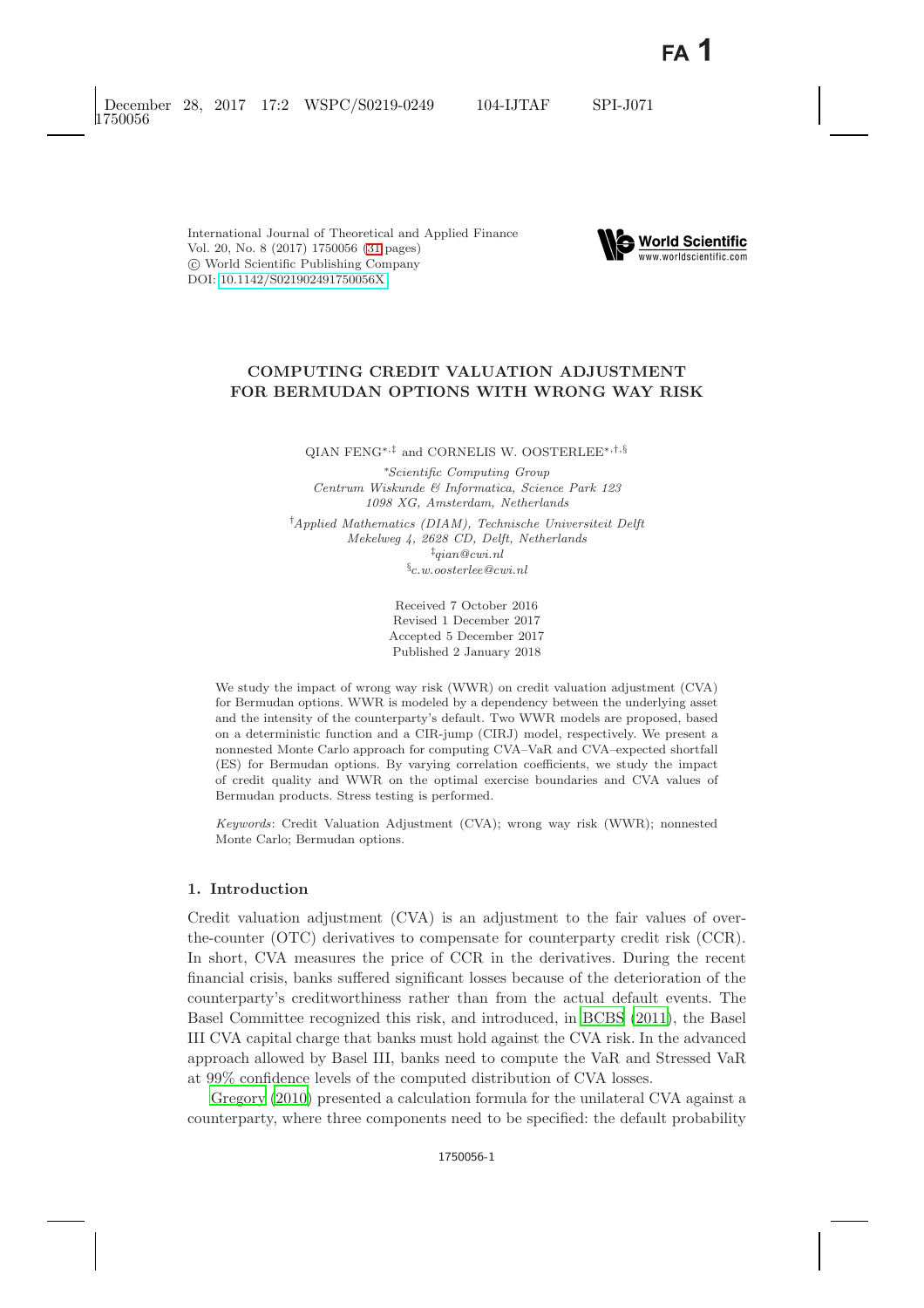of a counterparty, the discounted expected exposure to the counterparty and loss given default (LGD). The calculation is then often based on the assumption that the probability of the counterparty's default is independent of the exposure to this counterparty. However, when this assumption does not hold, there is another risk which may amplify the CVA value.

The so-called wrong way risk (WWR) occurs when the credit quality of the counterparty and the exposure to this counterparty are adversely correlated. In short, when the exposure to a counterparty increases, the counterparty is more likely to default. [BCBS](#page-29-2) [\(2011\)](#page-29-2) regulates that banks must consider WWR when calculating and hedging the associated CVA risk of the derivatives in their portfolio.

It is challenging to integrate WWR into pricing CVA. In the literature, one way is to model the dependency, or correlation structure, between the intensity of a counterparty's default probability and the exposure, or market variables related to the exposure. A dependency model can be developed as, for example, a Gaussian copula between exposure profile and default event, see [Cespedes](#page-29-3) *et al.* [\(2010\)](#page-29-3) or by a parametric relation between the intensity of the counterparty default and exposure (or the underlying asset), see Hull  $&$  White  $(2012)$ , or the intensity can also be modeled by a stochastic variable which is correlated to the underlying asset, for example, in Brigo *[et al.](#page-29-4)* [\(2014\)](#page-29-4). Another direction is presented by [Glasserman & Yang](#page-29-5) [\(2016\)](#page-29-5), where the WWR–CVA problem is formulated as a limiting problem to determine the "worst-case" CVA of derivatives.

In these approaches, the CVA calculation is based on the exposure profile on a set of simulated paths. Drawbacks are that the computation of the exposure profile is expensive, as it is determined by the number of scenarios and time. The calculation of CVA–VaR and CVA–expected shortfall (ES) requires at least one layer of Monte Carlo sub-simulation under this approach. Moreover, there is an underlying assumption in this formula that the exposure on these paths can be computed the same way as when there were no risk of default event. This is not practical for derivatives with early exercise features, such as Bermudan options. When the option writer's credit is significantly downgraded, option holders with early-exercise rights may more likely adjust their expectations by taking into account the price of the counterparty default and thus change the so-called early-exercise decision. In other words, the impact of CVA should be considered when pricing a Bermudan option.

We will set up a valuation framework of computing CVA for such options. Instead of using the calculation formula by [Gregory](#page-30-2) [\(2010\)](#page-30-2), one can directly employ the definition of CVA for its calculation, in which CVA is the difference between the default risk-free option value and the market value which takes CCR into account. We will present two algorithms, based on the Fourier transform and Monte Carlo simulation, respectively, that can efficiently compute these two option values under a proposed default probability model. Compared to the regular method based on the exposure profile over a large number of simulated scenarios, the computational cost is lower due to the avoidance of sub-simulations.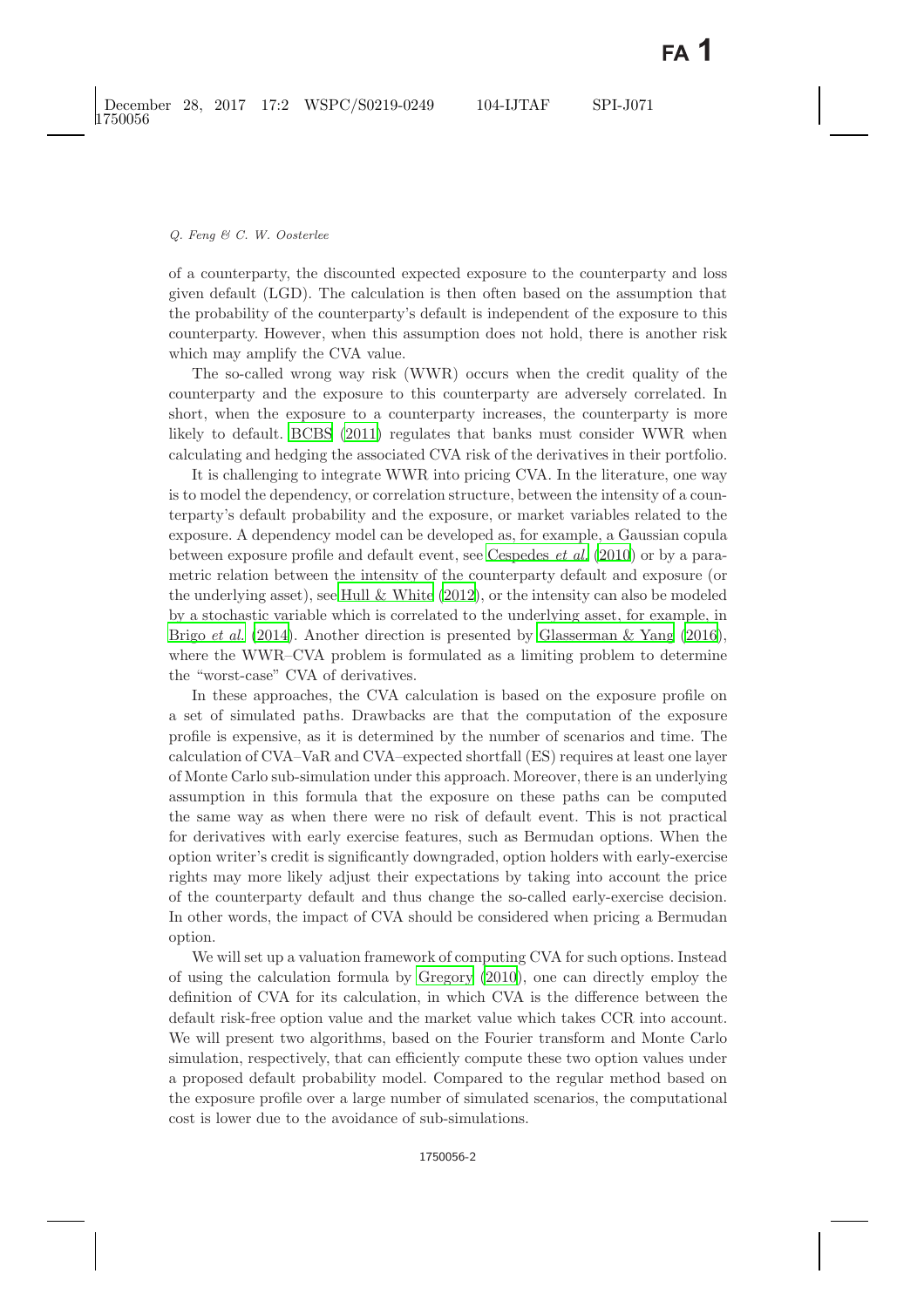Another contribution in this paper is to consider the impact of counterparty's CVA to the early-exercise boundary in the valuation of Bermudan options. In addition to the regular exercise strategy, another exercise strategy may be to extract the price of a counterparty default from the expected payoff when determining the optimal exercising asset price. [Breton & Marzouk](#page-29-6) [\(2015\)](#page-29-6) presented a similar study on the impact of CVA. In this paper, we will show how the early-exercise boundaries vary with WWR. By changing the correlation, we can analyze the effect of WWR on the early-exercise boundary.

In order to incorporate WWR into the calculations, we set up a parametric relation between the intensity of the counterparty and the underlying asset. The dependency between the underlying stock and the intensity rate is modeled in two ways, i.e. the intensity is either a deterministic function of the log-stock value, or by means of jumps with correlated jump sizes in the processes. The stochastic models are based on the class of affine jump diffusion (AJD) processes, see [Duffie](#page-29-7) *et al.* [\(2000\)](#page-29-7).

The paper is organized as follows. Section [2](#page-2-0) presents the intensity model setting. Section [3](#page-4-0) discusses the two WWR models to describe the dependency structure between the underlying and the intensity, in the AJD class. Section [4](#page-7-0) shows the CVA calculation of Bermudan options, and two early-exercise strategy. Section [5](#page-12-0) presents a procedure of computing CVA ES via–nonnested Monte Carlo simulation. Numerical results in Sec. [6](#page-14-0) are used to study the effect of WWR, the impact of the dependency structure on CVA and on the CVA–ES. Details of numerical schemes are presented in the Appendices A–C.

### <span id="page-2-0"></span>**2. Intensity Model**

Intensity models have been studied for many years. [Jarrow & Turnbull](#page-30-3) [\(1995\)](#page-30-3), [Madan & Unal](#page-30-4) [\(1998\)](#page-30-4) used intensity models for pricing the risk of default. [Duffie & Singleton](#page-29-8) [\(1999\)](#page-29-8) presented intensity models for the valuation of defaultable corporate bonds, where the default-adjusted value of a contingent claim was modeled by discounting at a *default-adjusted* short rate. [Bielecki & Rutkowski](#page-29-9) [\(2002\)](#page-29-9) explained the use of an enlarged filtration for valuation when dealing with both default and market information, and established a valuation framework for claims subject to credit risk, and [Lando](#page-30-5) [\(2009\)](#page-30-5) presented another intensity model.

We start with the general setting, assuming that a probability space  $(\Omega, \mathcal{F}, \mathbb{Q})$ is given over the time horizon [0, T]. The sample space  $\Omega$  is the set of all possible outcomes w, the sigma algebra  $\mathcal F$  is the collection of all events and probability measure Q is a function  $\mathbb{Q} : \Omega \to [0, 1]$ . In this paper, we consider derivatives valuation, and it is thus convenient to choose Q as a risk-neutral measure. Under this risk-neutral measure, all securities can be priced as discounted values. We assume the risk-free short rate  $r$  to be constant, and denote the risk-free savings account by  $B_t = \exp(rt)$ .

Let a Markov process  $\{X_t, t \in [0,T]\}\$ on some d-dimensional space  $\mathcal{D} \subset \mathbb{R}^d$ represent all information of the underlying market factors, such as the underlying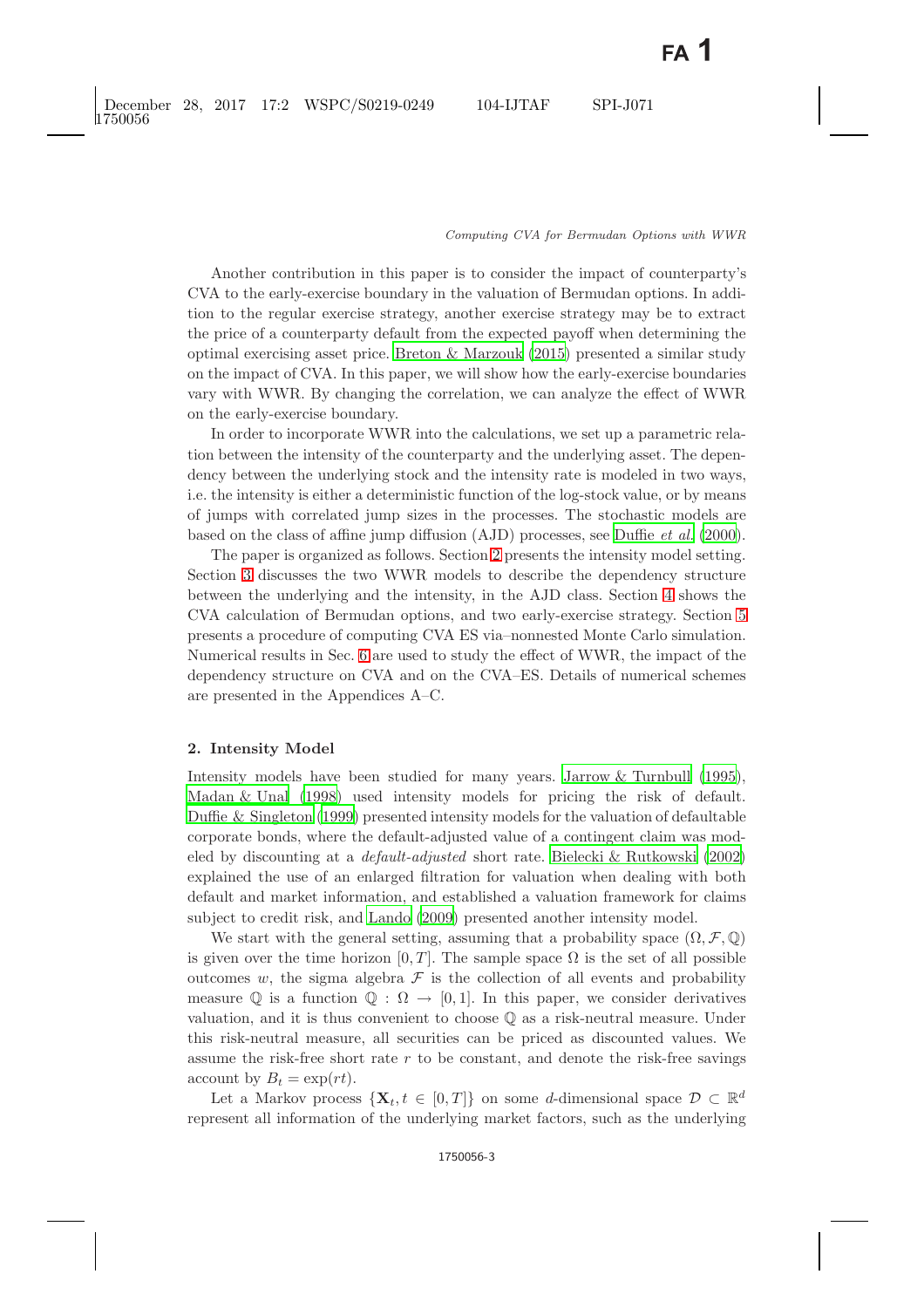equity, interest rate, credit spread of the counterparty. The filtration is generated by  $\mathbf{X}_t$  and is denoted by  $\mathcal{G}_t = \sigma(\mathbf{X}_s, s \in [0, t])$ . Nonnegative function  $h : \mathbb{R}^d \to \mathbb{R}$ is the  $\mathcal{G}_t$ -measurable intensity of a jump process  $N_t$ . We take the first jump-todefault time  $\tau$  of the process  $N_t$  as the default time of the counterparty,  $\tau :=$  $\inf\{t: \int_0^t h(\mathbf{X}_s)ds \geq E_1\}$ , where  $E_1$  is an exponential random variable with mean 1, independent of  $\mathcal{G}_t$ . Define the jump process as  $N_t = \mathbb{1}(\tau \leq t)$ . The filtration that includes the default information is  $\mathcal{H}_t = \sigma(N_s, s \in [0, t])$ . The variable h is the state-dependent (pre-default) intensity of the jump time  $\tau$ . We construct an enlarged filtration  $\mathcal{F}_t = \mathcal{G}_t \vee \mathcal{H}_t$ , which contains information of market factors and default events.

Denote the survival probability with respect to the filtration  $\mathcal G$  by  $G$ ,

$$
G_t = \mathbb{E}^{\mathbb{Q}}[\mathbb{1}(\tau > t) | \mathcal{G}_t] = \exp\left(-\int_0^t h(\mathbf{X}_s)ds\right),\tag{2.1}
$$

where  $h(\mathbf{X}_t)$  depends on the state variables.

Based on a result by [Bielecki & Rutkowski](#page-29-10) [\(2002](#page-29-10), Corollary 5.1.1, p. 145), one can further show that the value of the defaultable claim is the risk-neutral expectation of the payoff discounted at the *default-adjusted rate*,  $R(\mathbf{X}_s) := r + h(\mathbf{X}_s)$ . Here, we define

$$
D_t := \exp\left(\int_0^t R(\mathbf{X}_s)ds\right) = \frac{B_t}{G_t},\tag{2.2}
$$

which includes the counterparty credit quality.

# *Defaultable ZCB and market credit spread*

Assume that for the issued T-period defaultable bonds, the counterparty pays 1 at expiration time  $T$  in the event of no default, and zero otherwise. We can read the price of the defaultable bonds directly from the market. It is well-known that corporate bonds offer a higher yield because of extra risk (default risk). The difference between the yield on a corporate bond and a government bond is called the *credit spread.* The  $t = 0$  value of a T-period defaultable zero-coupon-bond (ZCB) is given by

$$
p(0,T) = \mathbb{E}^{\mathbb{Q}}\left[\frac{1}{D_T}\right],\tag{2.3}
$$

<span id="page-3-0"></span>where the intensity can be considered as the credit spread associated to the counterparty.

Suppose that the market credit spread is flat over different tenors, denoted by  $h$ , then the market price of this defaultable ZCB is given by

$$
p_{\text{market}}(0, T) = \exp(-(r + \bar{h})T),\tag{2.4}
$$

<span id="page-3-1"></span>which gives the market information of the credit quality of the counterparty.

The market credit spread  $h$  varies with the credit rating of a counterparty. It grows when the credit quality of the counterparty decreases. One can hence retrieve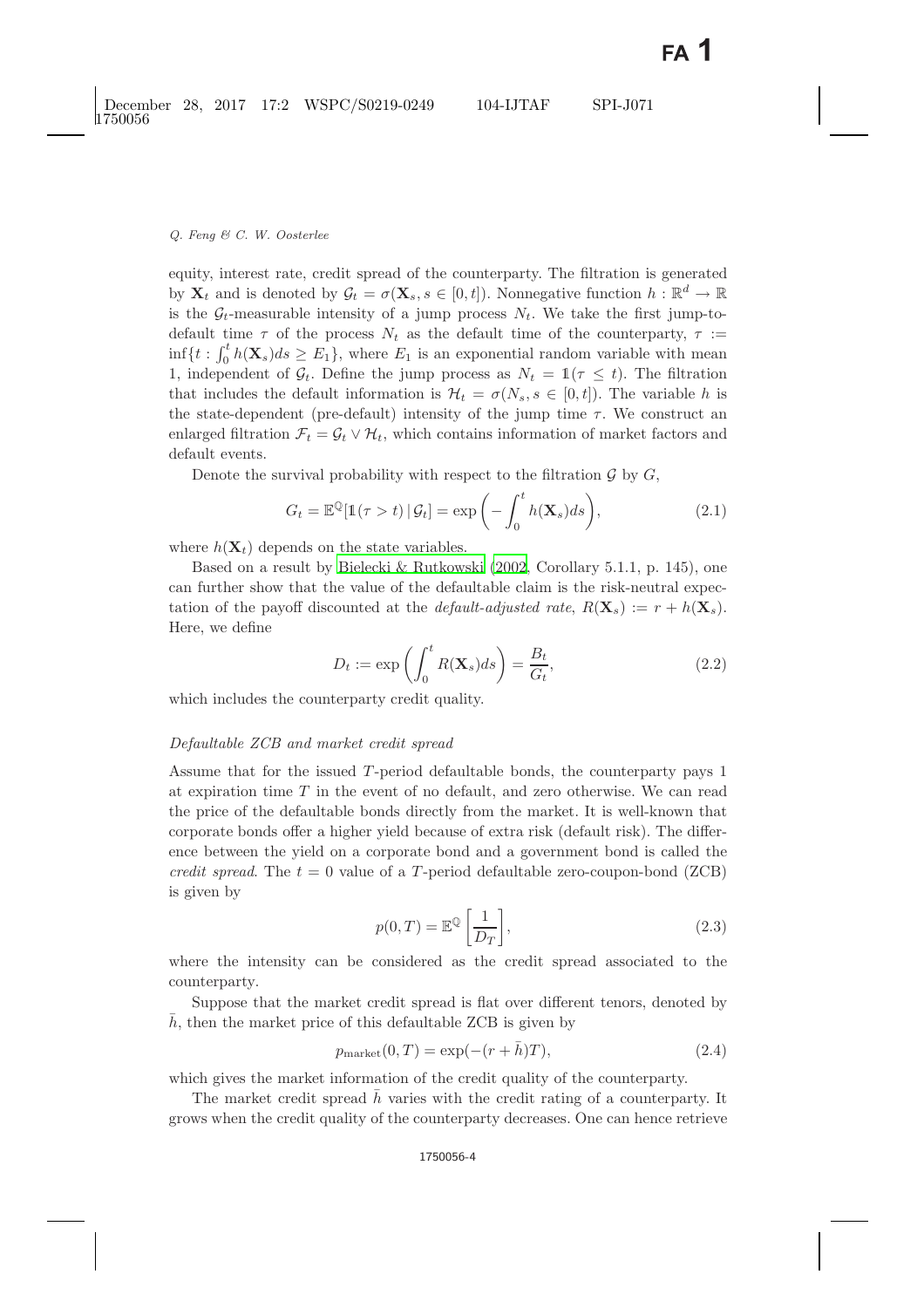the information of the counterparty credit quality directly from the defaultable bonds issued by the counterparty, or from its credit default swap (CDS). The calibration of a default model can be done by comparing formula [\(2.3\)](#page-3-0) to the market price of the defaultable bonds [\(2.4\)](#page-3-1).

### <span id="page-4-0"></span>**3. WWR Modeling**

We use the AJD class to describe the dependency structure between the underlying asset and the intensity. Affine dynamics are convenient and give rise to efficient computation. The AJD class is defined by an SDE system, see [Duffie](#page-29-7) *et al.* [\(2000\)](#page-29-7). We present the SDE equations in the AJD class model in Appendix A. We will define two ways to describe the dependency structure of the log-asset price and the intensity based on the AJD models.

# **3.1.** *The DF model***:** *A deterministic function*

The point of departure in our study is asset dynamics based on geometric Brownian motion (GBM) and jump diffusion, which we correlate with an intensity process. Stochastic volatility for asset prices is not considered here. We have some chosen reference models, not necessarily used in practice, with the purpose of analyzing the impact of WWR under different model assumptions.

With  $X_t = \log(S_t)$  the one-dimensional log-asset process, as a first model, we model the dynamics of the underlying and the intensity before a default event by

$$
dX_t = \left(r - \frac{1}{2}\sigma_x^2\right)dt + \sigma_x dW_t,
$$
  
\n
$$
h(X_t) = a(t) + bX_t,
$$
\n(3.1)

with  $\sigma_x > 0$  the volatility of the log-asset process,  $W_t$  a standard Brownian motion, coefficient  $b \in \mathbb{R}$  is constant and  $a(t)$  is a deterministic function that satisfies  $a(0)$  =  $\bar{h} - bX_0$ . We call this model *the DF model*. Coefficient b denotes the strength of the dependence between the log-asset and the intensity. When holding put options, WWR occurs when b is negative, otherwise we deal with right way risk (RWR).

The discounted characteristic function (ChF) of this model is given in Appendix A. Comparing to the market price of the ZCB in  $(2.4)$ , with coefficient b fixed, the formula for  $a(t)$  is given by

$$
a(t) = \bar{h} - bX_0 - \left(r - \frac{1}{2}\sigma_x^2\right)bt + \frac{1}{2}b^2\sigma_x^2t^2.
$$
 (3.2)

<span id="page-4-2"></span><span id="page-4-1"></span>The log-asset and the intensity processes can be represented by the following formulas:

$$
X_t = X_0 + \left(r - \frac{1}{2}\sigma_x^2\right)t + \sigma_x W_t,
$$
  
\n
$$
h_t = \bar{h} + \frac{1}{2}\sigma_x^2 t^2 b^2 + b\sigma_x W_t.
$$
\n(3.3)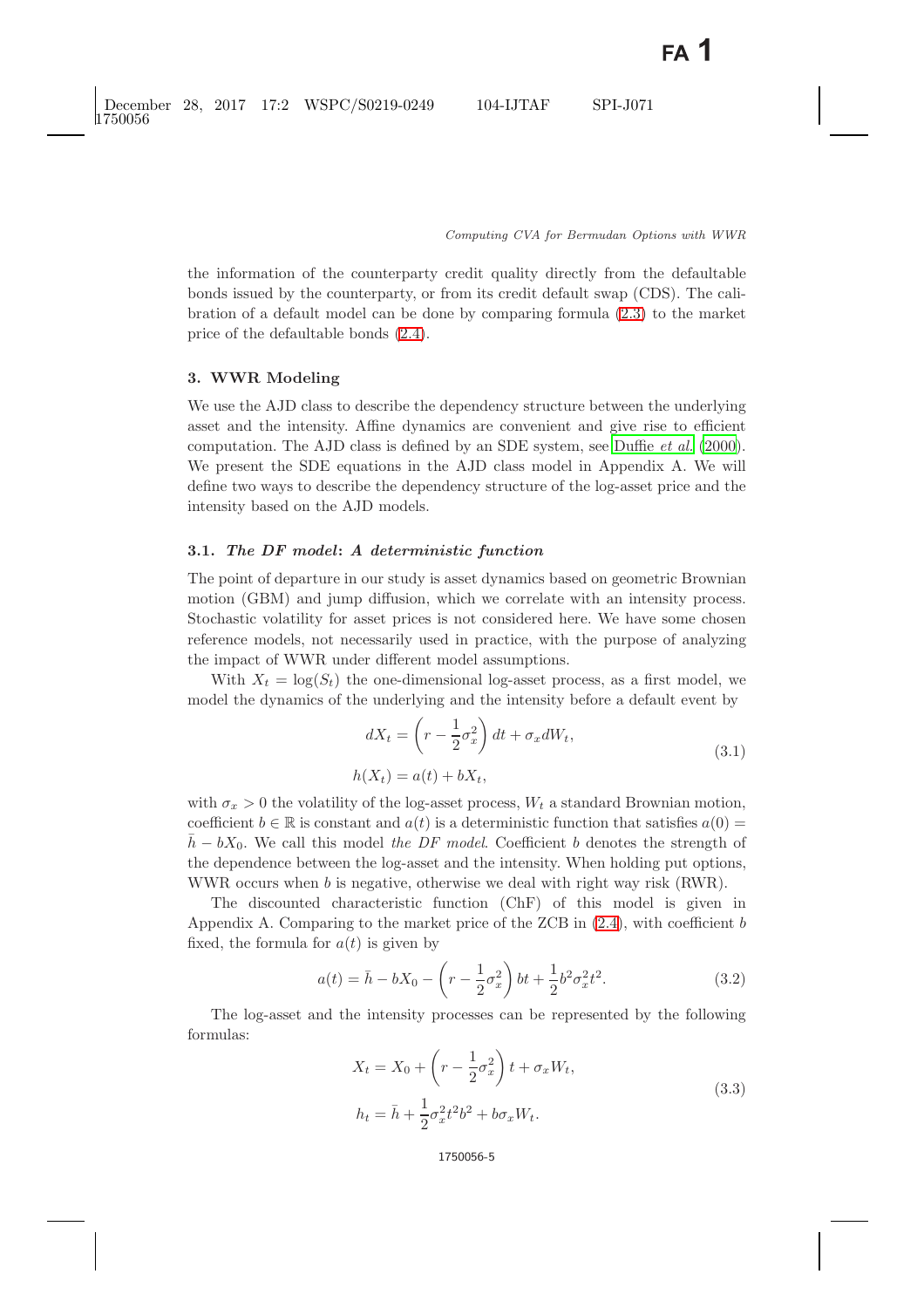It is not trivial to ensure that the intensity is nonnegative under the affine structure. However, we use specific parameter settings to keep the intensity positive at a high probability over a certain time horizon.

From [\(3.3\)](#page-4-1), it follows that coefficient b does not affect  $X_t$ . The variance of the intensity is given by  $b^2 \sigma_x^2 t$ . The expectation of the intensity at time t is given by  $\bar{h} + \frac{1}{2}\sigma_x^2 t^2 b^2$ .<br>The inter-

The intensity is governed by the process that also controls the log-asset price. It is positive over the time horizon [0, T] with probability  $(1 - 2\zeta)$ , when the value of coefficient b lies in the interval,

$$
(\Delta^+(\Phi^{-1}(1-\zeta),T), \Delta^-(\Phi^{-1}(\zeta),T)), \tag{3.4}
$$

where  $\Phi$  is the cumulative distribution function (CDF) of the standard normal distribution, and  $\Delta^{\pm}$  are given by

$$
\Delta^{\pm}(Z,t) = \sigma_x t^{-\frac{3}{2}} (-Z \pm \sqrt{Z^2 - 2t\bar{h}}), \tag{3.5}
$$

see Appendix B.

With this result, we can set limits for coefficient b with certain tolerance regarding the negative values of the intensity.

**Comment:** Compared to the model given by [Hull & White](#page-30-1) [\(2012\)](#page-30-1), and the models proposed by [Ruiz](#page-30-6) [\(2014](#page-30-6)), the DF model has the drawback that the intensity may become negative. The affine structure of the DF model has, of course, advantages for the computations, like the availability of an analytic formula of the defaultable ZCB price. The deterministic function  $a(t)$  enables fitting the term-structure of bonds with different tenors. The financial meaning of the coefficients seems clear. The stock value of the company impacts the credit spread.

### **3.2.** *CIR model with jumps*

As a second model, we use the CIR model with upward jumps to ensure that the intensity stays nonnegative, which we call *the CIR-jump* (*CIRJ*) *model*. Assume that  $(X_t, Y_t)$  is governed by

$$
dX_t = \left(r - \frac{1}{2}\sigma_x^2 - \bar{\lambda}\bar{\mu}\right)dt + \sigma_x dW_1(t) + dJ_t^1,
$$
  
\n
$$
dY_t = \gamma(\theta - Y_t)dt + \sigma_y \sqrt{Y_t}dW_2(t) + dJ_t^2,
$$
\n
$$
h(Y_t) = \psi^{\text{CIR}}(t) + Y_t,
$$
\n(3.6)

<span id="page-5-1"></span><span id="page-5-0"></span>where  $\gamma$ ,  $\theta$  and  $\sigma_y$  are positive constants, representing the speed of mean reversion, the reverting level and the intensity volatility, respectively. Here, the diffusion terms are not correlated but we assume that  $J_t^1$  and  $J_t^2$  jump simultaneously, and that their intensities<sup> $a$ </sup> are correlated. The resulting model is an affine model.

<sup>a</sup>Notice that  $\bar{\lambda}$  is the intensity of jumps in the process  $(X_t, Y_t)$ , not related to the default time  $\tau$ .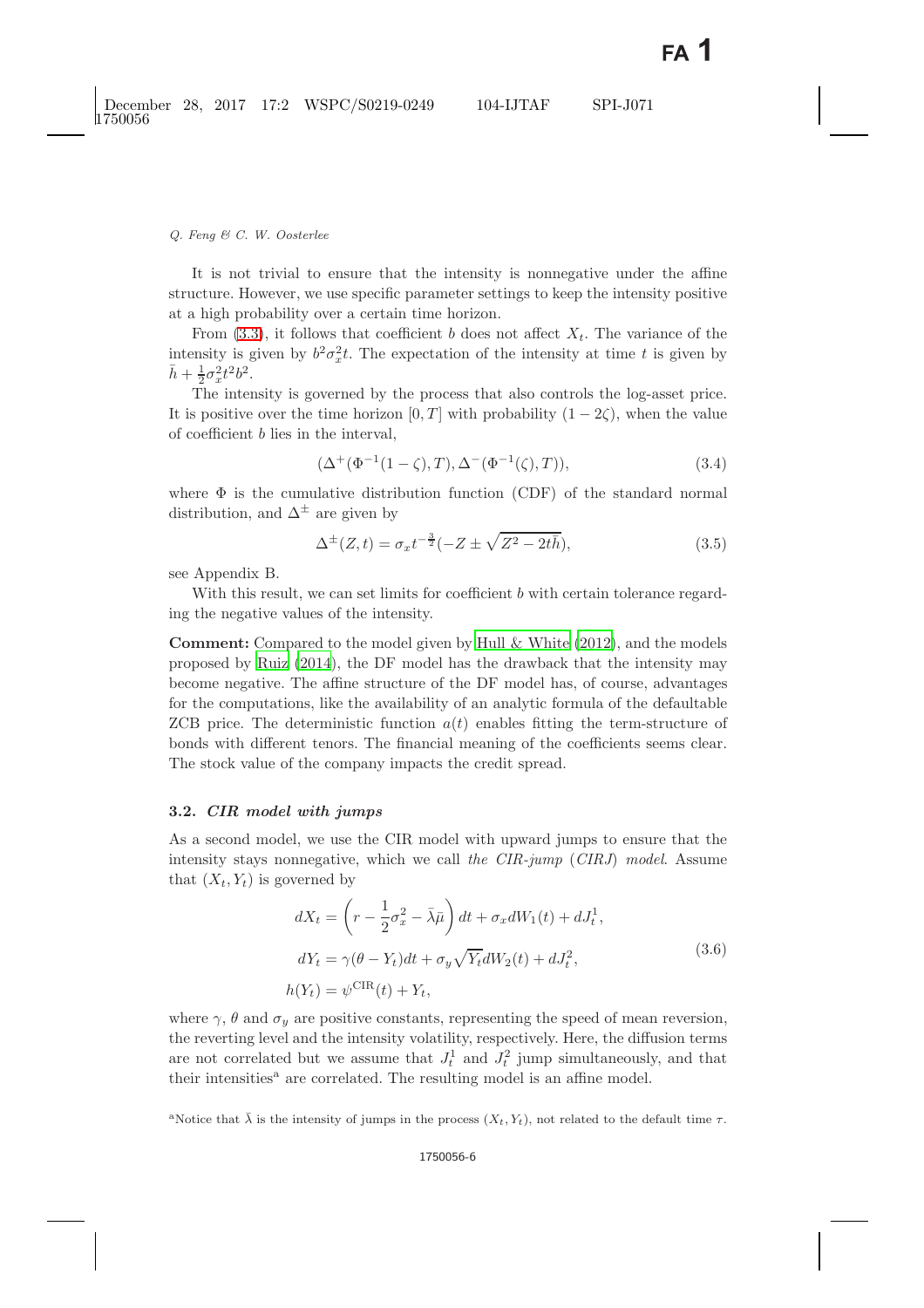The marginal distribution of the jumps in  $Y_t$  is exponential with mean  $\mu_v^J$ ; conditional on a realization of the jump size in  $Y_t$ , say  $z_y$ , the jump size in  $X_t$  is normally distributed with mean  $\mu_x^J + \rho_J z_y$  and variance  $\sigma_x^J$ . The jump transform function  $\Theta$  is given by [Duffie](#page-29-7) *et al.* [\(2000\)](#page-29-7),

$$
\Theta(c_1, c_2) = \frac{\exp\left(\mu_x^J c_1 + \frac{1}{2}(\sigma_x^J)^2 c_1^2\right)}{1 - \mu_y^J c_2 - \rho_J \mu_y^J c_1},
$$
\n(3.7)

with the risk-neutral jump size  $\bar{\mu} = \Theta(1,0)$ , in [\(3.6\)](#page-5-0); the initial values of the process are  $(X_0, Y_0)$ , and the function satisfies  $h(0) = \bar{h}$ .

CIR process  $Y_t$  is nonnegative, and hence the intensity is nonnegative as long as  $\psi^{\text{CIR}}$  is positive along the time horizon. Using the default-adjusted ChF to calibrate to the market price given by [\(2.4\)](#page-3-1), function  $\psi^{\text{CIR}}$  is given by

$$
\psi^{\text{CIR}}(t) = \bar{h} - \frac{2\bar{\lambda}\mu_y^J (e^{d_1 t} - 1)}{\bar{g} + 2\mu_y^J (e^{d_1 t} - 1)} - \frac{2\gamma\theta}{\bar{g}} (e^{d_1 t} - 1) - \frac{4Y_0 d_1^2}{\bar{g}^2} e^{d_1 t},\tag{3.8}
$$

<span id="page-6-1"></span>where

$$
d_1 = \sqrt{\gamma^2 + 2\sigma_y^2}, \quad \bar{g} = \gamma e^{d_1 t} - \gamma + d_1 + d_1 e^{d_1 t}.
$$
 (3.9)

Jumps thus occur at the same time in these two processes. The financial meaning is that due to unexpected events, the stock and the credit quality are simultaneously affected. By this model, we assume that the stock increases/decreases sharply, while the credit rating of the option writer improves/deteriorates at the same time. With a put option, WWR incurs to option holders when  $\rho_J$  is negative, as the exposure to the counterparty increases.

The mean and variance of the log-asset model are given by

mean
$$
(X_t)
$$
 =  $X_0 + \left(r - \frac{1}{2}\sigma_x^2\right)t + \bar{\lambda}t(\mu_x^J - \bar{\mu} + \rho_J\mu_y^J),$   
\n
$$
\text{var}(X_t) = t\sigma_x + t\bar{\lambda}\{(\sigma_x^J)^2 + (\mu_x^J)^2 + 2(\mu_y^J\rho_J)^2 - 2\mu_y^J\mu_x^J\rho_J\}, \qquad (3.10)
$$
\n
$$
\text{var}(Y_t) = \frac{\sigma_y^2 \theta}{2\gamma} + \frac{\bar{\lambda}(\mu_y^J)^2}{\gamma},
$$

<span id="page-6-0"></span>where the variances can be obtained by the first and second moments using the nondiscounted ChF, and the long-term variance of  $Y_t$  can be obtained by taking the limit.

From [\(3.10\)](#page-6-0), we see that the parameters  $\mu_y$  and  $\bar{\lambda}$  control the default risk, and also have an impact on the stock value. Correlation  $\rho_J$  is the key correlation between these two processes, and it influences the impact of the jump term in the stock process. By varying three parameters  $(\mu_u, \lambda, \rho_J)$  in the jump terms the default-adjusted and default-free values are influenced, since the underlying process will change.

**Comment**: The use of a jump-diffusion process for the intensity can be found in [Duffie & Garleanu](#page-29-11) [\(2001\)](#page-29-11), Brigo *[et al.](#page-29-12)* [\(2014\)](#page-29-12). We have not seen studies on the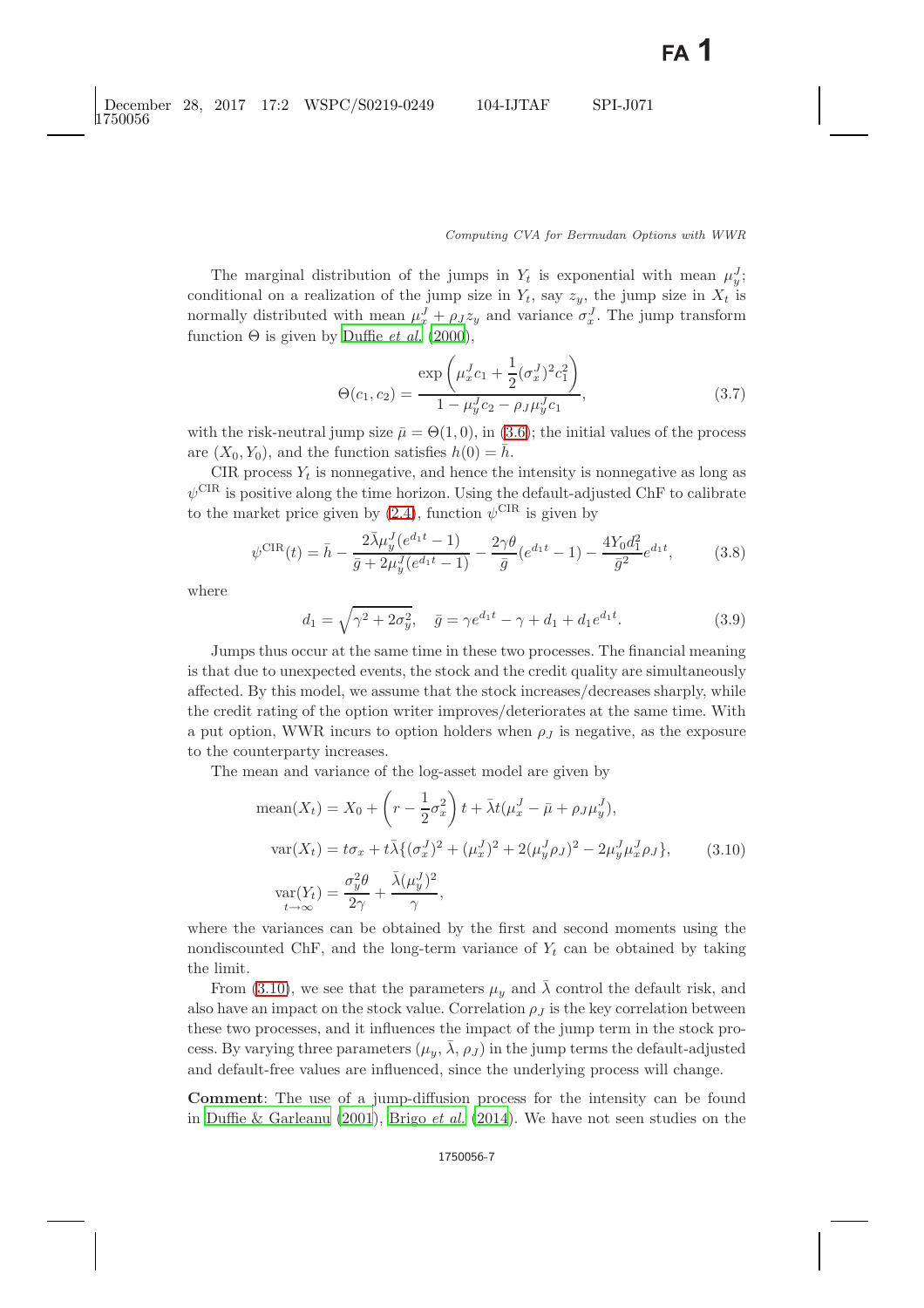

<span id="page-7-1"></span>Fig. 1. One path under the risk-neutral measure: the blue lines represent the stock values and the red-dashed lines the value of the Y process. Plot (a) is by the DF model with  $b = -0.6$ ,  $\sigma_x = 0.2$ ; plot (b) by the CIRJ model  $\sigma_x^{\text{BS}} = 0.2$ ,  $\bar{\lambda} = 5$ ,  $\rho_J = -0.9$ ,  $\mu_y^J = 0.04$ .

simultaneous jumps in the intensity process and the underlying asset process. The CIRJ model considers the correlation between the two factors when there is some sudden change in the market. Even when the jump size correlation coefficient  $\rho_J =$ 0, there may still be correlation between variables  $X_t$  and  $Y_t$ , as the jumps in these two processes happen simultaneously with intensity  $\bar{\lambda}$ . One can show that when  $\rho_J = 0$ ,

$$
\mathbb{E}[X_t Y_t] - \mathbb{E}[X] \mathbb{E}[Y] = \frac{\bar{\lambda} \mu_y^J \mu_x^J}{\gamma} (1 - e^{-\gamma t}),
$$
\n(3.11)

which implies that  $X_t$  and  $Y_t$  are independent, when at least one of the parameters  $(\bar{\lambda}, \mu_u^J, \mu_x^J)$  equals zero.

## **3.3.** *Comparison of two models*

For these two models, we present one Monte Carlo path in Fig. [1,](#page-7-1) where we see that for the paths for the CIRJ model high values of intensity do not necessarily imply lower stock values. The dependency structure defined by these two models is different. The impact of WWR on options may thus also be different.

## <span id="page-7-0"></span>**4. CVA**

In this section, we present the valuation framework of computing CVA for Bermudan options.

## **4.1.** *Valuation of defaultable Bermudan options*

A Bermudan option can be exercised at a set of dates  $\mathcal{T} = \{t_1, \ldots, t_M\}$ , where  $t_1 > 0$  is the first and  $t_M$  is the last exercise date. The payoff of immediate exercise t is given by  $f(X_t)$ , with f as follows:

$$
f(X_t) = \begin{cases} \max(\exp(X_t) - K, 0), & \text{for a call,} \\ \max(K - \exp(X_t), 0), & \text{for a put,} \end{cases} \tag{4.1}
$$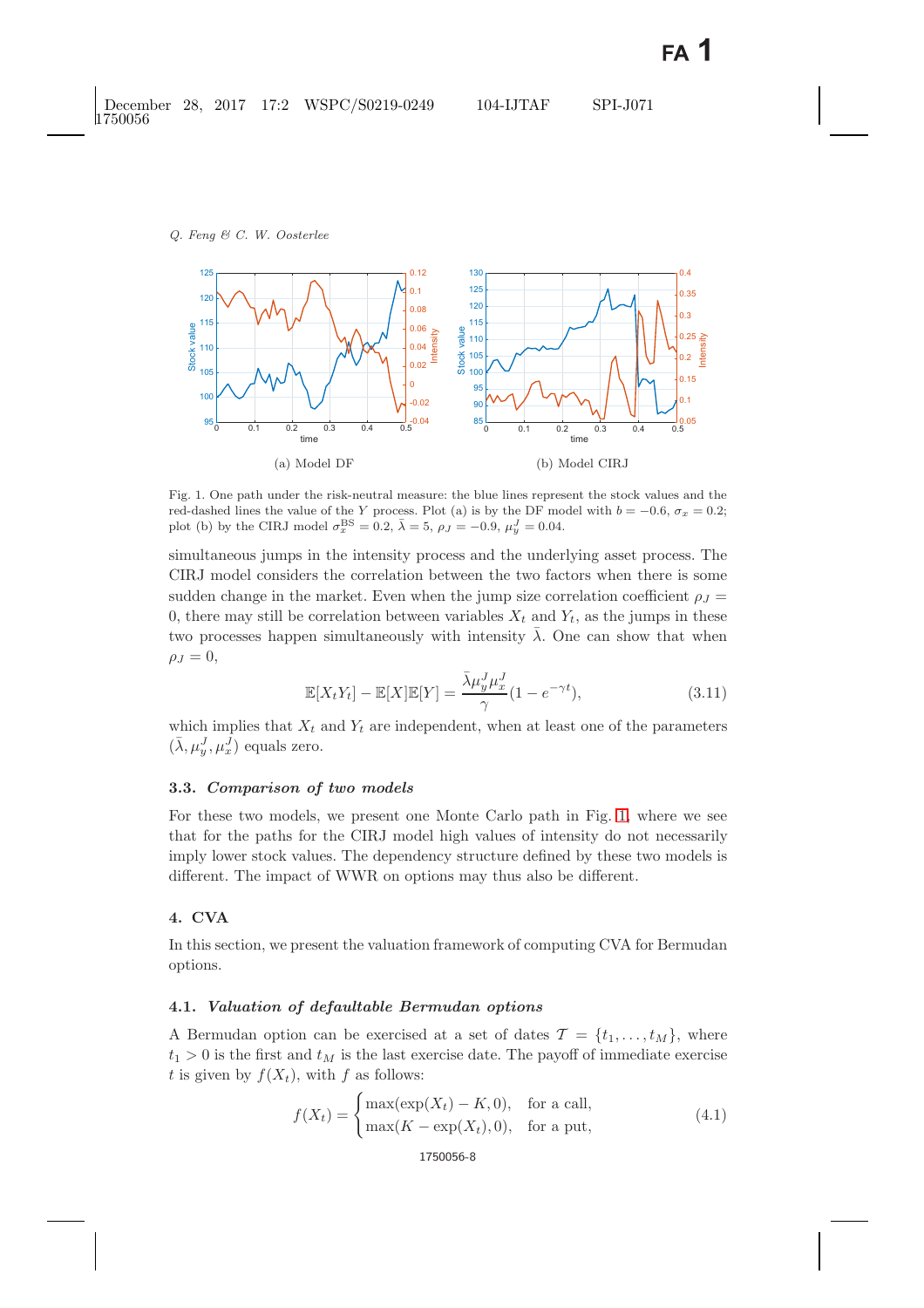where K is the strike price,  $X_t$  represents for the log-asset variable. Of course,  $f(X_t) > 0$  for all  $X_t \in \mathbb{R}$ .

When the claim is defaultable and CCR is present, a specific exercise strategy can be applied. For example, it is may be optimal to exercise the Bermudan option earlier when a default is likely to happen in the near future compared to the default-free case. One exercise policy is to optimize the default-adjusted value, taking explicitly into account the change in the credit quality of a counterparty. When the probability of counterparty default is low, it may be fine to exercise the option by optimizing the default-free value.

We refer to the strategy that *optimizes the default-free value of the option as Policy I*, and the one that optimizes the *default-adjusted value of the option as Policy II.* It is easy to see that the early-exercise boundaries under these two policies will be different. In addition, under each policy, there is a "default-free" value and a "default-adjusted" value of the option related to the associated optimal earlyexercise time. The change in the early-exercise boundaries will impact the "defaultfree" value and the "default-adjusted" value at the same time.

**Policy I: Optimize the default-free value.** We look for an optimal stopping time  $\xi^1 = \xi^1(\mathbf{X}_0, w) \in \mathcal{T}$ , with  $w \in \Omega$ , such that

$$
\mathbb{E}^{\mathbb{Q}}\left[\left.\frac{f(X_{\widetilde{\xi}^1})}{B_{\widetilde{\xi}^1}}\right|\mathbf{X}_0\right]:=\sup_{\xi\in\mathcal{T}}\mathbb{E}^{\mathbb{Q}}\left[\left.\frac{f(X_{\xi})}{B_{\xi}}\right|\mathbf{X}_0\right],\tag{4.2}
$$

<span id="page-8-3"></span><span id="page-8-0"></span>and the corresponding optimal *default-free* expected value obtained with the optimal stopping time  $\xi^1$  reads,

$$
V_0^{\text{I}} = \mathbb{E}^{\mathbb{Q}} \left[ \left. \frac{f(X_{\tilde{\xi}^{\text{I}}})}{B_{\tilde{\xi}^{\text{I}}}} \right| \mathbf{X}_0 \right]. \tag{4.3}
$$

The corresponding *default-adjusted* expected value at initial time  $t = 0$ , with stopping time  $\xi^1$ , is then given by

<span id="page-8-1"></span>
$$
U_0^{\text{I}} = \mathbb{E}^{\mathbb{Q}} \left[ \left. \frac{f(X_{\tilde{\xi}^{\text{I}}})}{D_{\tilde{\xi}^{\text{I}}}} \right| \mathbf{X}_0 \right]. \tag{4.4}
$$

**Policy II: Optimize the default-adjusted value.** We look for the optimal stopping time  $\xi^{\text{II}} = \xi^{\text{II}}(\mathbf{X}_0, w) \in \mathcal{T}$ , with  $w \in \Omega$ , such that

$$
\mathbb{E}^{\mathbb{Q}}\left[\frac{f(X_{\tilde{\xi}^{II}})}{D_{\tilde{\xi}^{II}}}\middle|\mathbf{X}_0\right] = \sup_{\xi \in \mathcal{T}} \mathbb{E}^{\mathbb{Q}}\left[\frac{f(X_{\xi})}{D_{\xi}}\middle|\mathbf{X}_0\right].
$$
\n(4.5)

<span id="page-8-4"></span><span id="page-8-2"></span>Using optimal stopping time  $\tilde{\xi}^{II}$ , the corresponding *default-free* expected value is given by

$$
V_0^{\text{II}} = \mathbb{E}^{\mathbb{Q}} \left[ \left. \frac{f(X_{\tilde{\xi}^{\text{II}}})}{B_{\tilde{\xi}^{\text{II}}}} \right| \mathbf{X}_0 \right]. \tag{4.6}
$$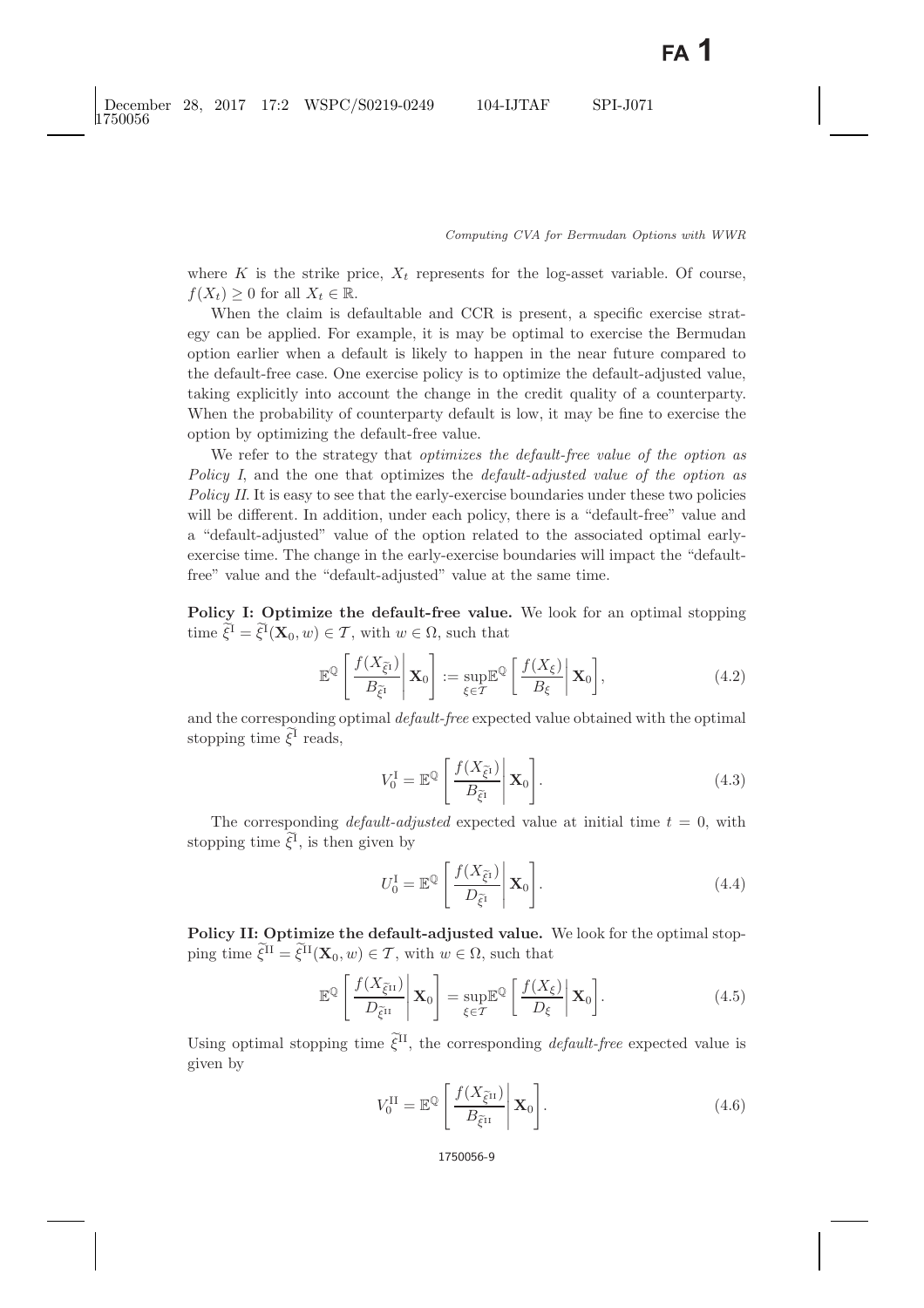We define the corresponding optimal *default-adjusted* expected value by

$$
U_0^{\text{II}} = \mathbb{E}^{\mathbb{Q}} \left[ \left. \frac{f(X_{\tilde{\xi}^{\text{II}}})}{D_{\tilde{\xi}^{\text{II}}}} \right| \mathbf{X}_0 \right]. \tag{4.7}
$$

The optimal stopping problem for the default-free value in [\(4.2\)](#page-8-0) is well-known. As in [Andersen & Piterbarg](#page-29-13) [\(2010\)](#page-29-13), one can define the Snell envelope for the discounted (at the short rate) exercise values, and the corresponding Hamilton–Jacobi– Bellman equation can be solved by backward recursion. In our setting, we also need to compute the expectation defined in [\(4.4\)](#page-8-1) under the same exercise policy, which is easy when we know the exercise and continuation regions.

In a similar way, the optimal stopping problem for the default-adjusted value in [\(4.5\)](#page-8-2) can be solved by constructing sequences of random variables to define the Snell envelope for the exercise values discounted at the intensity-adjusted rate. The difference in the backward recursion procedures for these two problems is to determine the exercise and continuation regions.

Let  $j \in \{I, II\}$  be the index of the chosen early-exercise policy. To reduce notation, from now on we write state variable  $\mathbf{X}_{t_m} = \mathbf{X}_m$ , with  $t_m$  the mth exercise opportunity.

First of all, the default-free and default-adjusted values at expiration date  $t_M =$ T, conditional on  $\mathbf{X}_M$ , are given by the payoff function, i.e.

$$
U_M^j = V_M^j = f(X_M),
$$
\n(4.8)

where  $X_M$  is the corresponding log-asset value in the state vector  $\mathbf{X}_M$ .

At an exercise date  $t_m < T$ , assuming  $\tau > t_m$ , the expected default-free and default-adjusted payoff of continuing, i.e. holding the option at time  $t_m$ , are given, respectively, by

$$
c^{j}(\mathbf{X}_{m}, t_{m}, t_{m+1}) = \mathbb{E}^{\mathbb{Q}}\left[\frac{B_{m}}{B_{m+1}}V_{m+1}^{j}\bigg|\mathbf{X}_{m}\right],
$$
  
\n
$$
g^{j}(\mathbf{X}_{m}, t_{m}, t_{m+1}) = \mathbb{E}^{\mathbb{Q}}\left[\frac{D_{m}}{D_{m+1}}U_{m+1}^{j}\bigg|\mathbf{X}_{m}\right],
$$
\n(4.9)

<span id="page-9-0"></span>where  $c^j$  represents the default-free and  $g^j$  the default-adjusted continuation function under the policy j, and both are  $L^2$  bounded.

The optimal exercise boundary  ${\{\widetilde{\mathbf{X}}_m^j\}_{m=1}^M}$  using Policy I at  $t_m > 0$  is determined by solving the equation

Optimal boundary: 
$$
f(\widetilde{X}_m^I) - c^I(\widetilde{\mathbf{X}}_m^I, t_m, t_{m+1}) = 0
$$
,  
Continuation region:  $C^I(t_m) = {\mathbf{X}_m | f(X_m) < c^I(\mathbf{X}_m, t_m, t_{m+1}) }$ , (4.10)  
Early-exercise region:  $\mathcal{G}^I(t_m) = {\mathbf{X}_m | f(X_m) \ge c^I(\mathbf{X}_m, t_m, t_{m+1}) }$ ,

where the log-asset value  $\widetilde{\mathbf{X}}^j$  is the log-asset value in the vector  $\widetilde{\mathbf{X}}_m^j$ .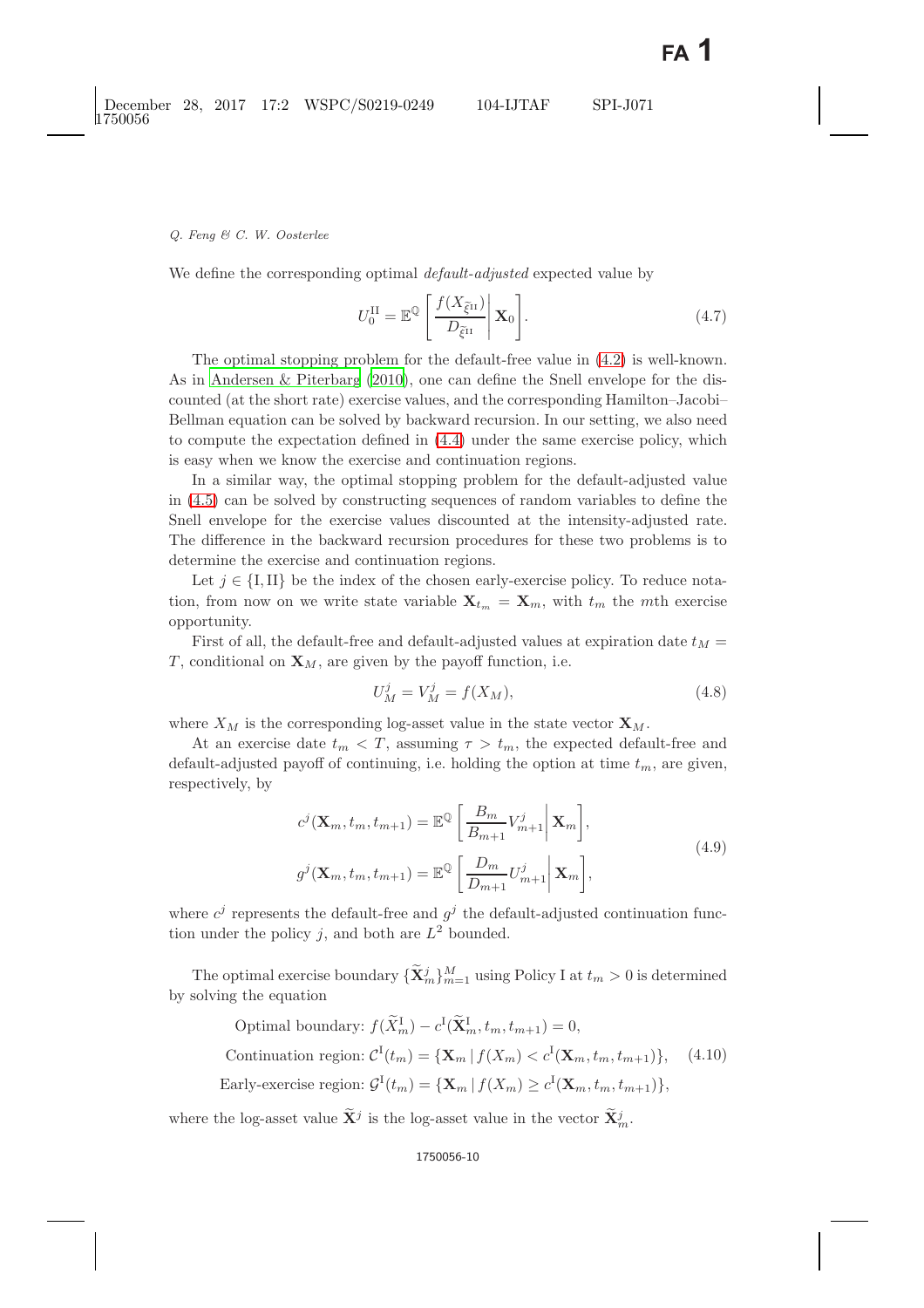By Policy II, the continuation value accounts for the default risk, being discounted at the default-adjusted value, and one compares this default-adjusted continuation value with the immediate exercise value. Hence, the optimal early exercise boundary, continuation region and early-exercise region using Policy II can be expressed by

Optimal boundary: 
$$
f(\widetilde{X}_m^{\mathrm{II}}) - g^{\mathrm{II}}(\widetilde{\mathbf{X}}_m^{\mathrm{II}}, t_m, t_{m+1}) = 0
$$
,  
Continuation region:  $\mathcal{C}^{\mathrm{II}}(t_m) = {\mathbf{X}_m | f(X_m) < g^{\mathrm{II}}(\mathbf{X}_m, t_m, t_{m+1}) }$ , (4.11)  
Early-exercise region:  $\mathcal{G}^{\mathrm{II}}(t_m) = {\mathbf{X}_m | f(X_m) \ge g^{\mathrm{II}}(\mathbf{X}_m, t_m, t_{m+1}) }$ .

The optimal early-exercise time is path-dependent, so are the option values at a future time t. Given a path  $w$ , the option values, both default-free and defaultadjusted values, and the optimal early-exercise time can be obtained via a backward recursion procedure. Under the policy  $j$ , the backward computation can be expressed by,

When  $t_m = T$ ,

$$
U_M^j(w) = V_M^j(w) = f(X_M(w)),
$$
  
\n
$$
\xi_M^j(w) = \begin{cases} t_M, & f(X_M(w)) > 0, \\ +\infty, & \text{otherwise,} \end{cases}
$$
\n(4.12)

where  $\xi_M^j(w)$  is a temporary value for the induction of the optimal early-exercise time  $\widetilde{\xi}^j(w)$ .  $\varsigma$ 

For  $m = M - 1, M - 2, \ldots, 1$ , the option values at time  $t_m$  are computed by

$$
V_m^j(w) = \begin{cases} f(X_m(w)), & \mathbf{X}_m(w) \in \mathcal{G}^j(t_m), \\ c^j(\mathbf{X}_m(w), t_m, t_{m+1}), & \mathbf{X}_m(w) \in \mathcal{C}^j(t_m). \end{cases}
$$
  
\n
$$
U_m^j(w) = \begin{cases} f(X_m(w)), & \mathbf{X}_m(w) \in \mathcal{G}^j(t_m), \\ g^j(\mathbf{X}_m(w), t_m, t_{m+1}), & \mathbf{X}_m(w) \in \mathcal{C}^j(t_m). \end{cases}
$$
  
\n
$$
\xi_m^j(w) = \begin{cases} t_m, & \mathbf{X}_m(w) \in \mathcal{G}^j(t_m), \\ \xi_{m+1}^j(w), & \mathbf{X}_m(w) \in \mathcal{C}^j(t_m), \end{cases}
$$
\n(4.13)

where  $\xi_m^j(w)$  is a temporary value for the induction of the optimal early-exercise time  $\tilde{\xi}^j(w)$ .

At time  $t_m = 0$ , today's option values and the final optimal early-exercise time  $\widetilde{\xi}^j(w)$  is updated as

$$
V_m^j(w) = c^j(\mathbf{X}_0(w), t_0, t_1),
$$
  
\n
$$
U_m^j(w) = g^j(\mathbf{X}_0(w), t_0, t_1),
$$
  
\n
$$
\tilde{\xi}^j(w) = \xi_1^j(w).
$$
\n(4.14)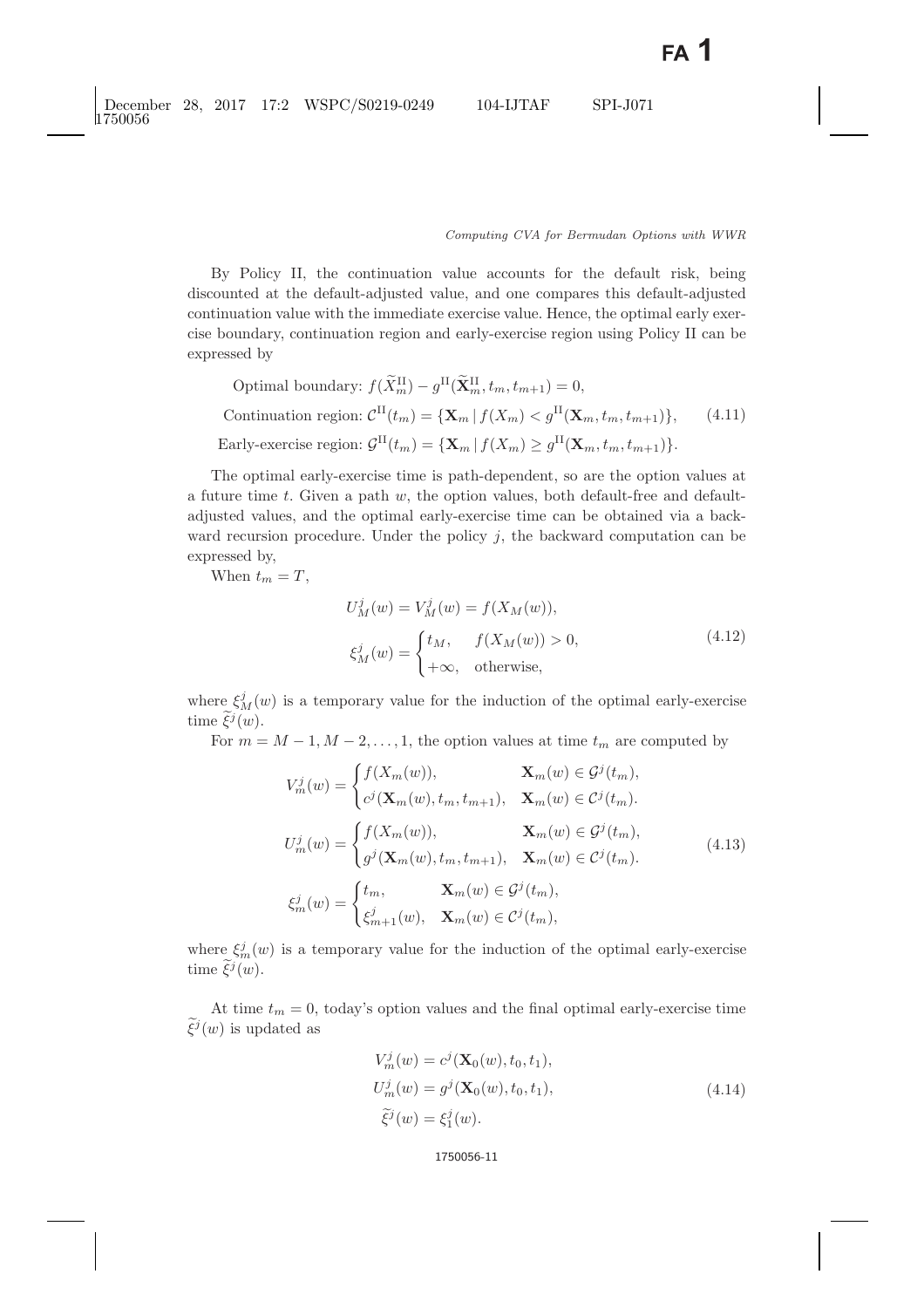

<span id="page-11-0"></span>Fig. 2. Optimal exercise boundaries for a Bermudan put with a constant intensity  $h =$  ${0, -0.03, -0.3}.$ 

As an example for Policy II, consider a Bermudan put option. Assume that that the intensity is a constant and plot the optimal early exercise boundaries at each exercise opportunity against time. Figure [2](#page-11-0) compares the optimal early exercise boundaries as the credit quality of the counterparty deteriorates from  $h = 0$  to  $h =$ 0.03 and finally to  $h = 0.3$ . As the credit spread gets larger, the area of the exercise region expands. It implies that the option holder is more likely to exercise the option in the earlier stage of the contract when the counterparty has a high risk of default.

### **4.2.** *Calculation of CVA*

When we compute the price of CCR of the contract, one also considers the likeliness of a counterparty default. In this paper, we avoid the discussion about recovery by setting the recovery equal to zero (There are at least two ways of defining recovery, see [Duffie & Singleton](#page-29-14) [\(1999](#page-29-14))). At a future time  $t$ , with the counterparty default time  $\tau < t$ , there is no need for discussion under the zero recovery assumption; otherwise, the time-t value of the corresponding CVA to the option writer, conditional on  $\tau > t$ , is given by

$$
CVA_t = B_t \mathbb{E}^{\mathbb{Q}} \left[ 1(t < \tau < T) \frac{E_{\tau}}{B_{\tau}} \middle| \tau > t, \mathbf{X}_t \right],
$$
  
=  $\frac{B_t}{G_t} \mathbb{E}^{\mathbb{Q}} \left[ \int_t^T \frac{E_s}{B_s} d(-G_s) \middle| \mathbf{X}_t \right],$  (4.15)

<span id="page-11-1"></span>where  $E_{\tau}$  is the exposure to the counterparty when default occurs at time  $\tau$  before expiration  $T$ . The second part of the equation is found by Proposition 5.1.1 in [Bielecki & Rutkowski](#page-29-10) [\(2002](#page-29-10), pp. 147).

As discussed, the CVA value of the option under these two policies can be computed by taking the difference between the "default-free" and the "defaultadjusted" values. For options with early-exercise feature, future CVA values are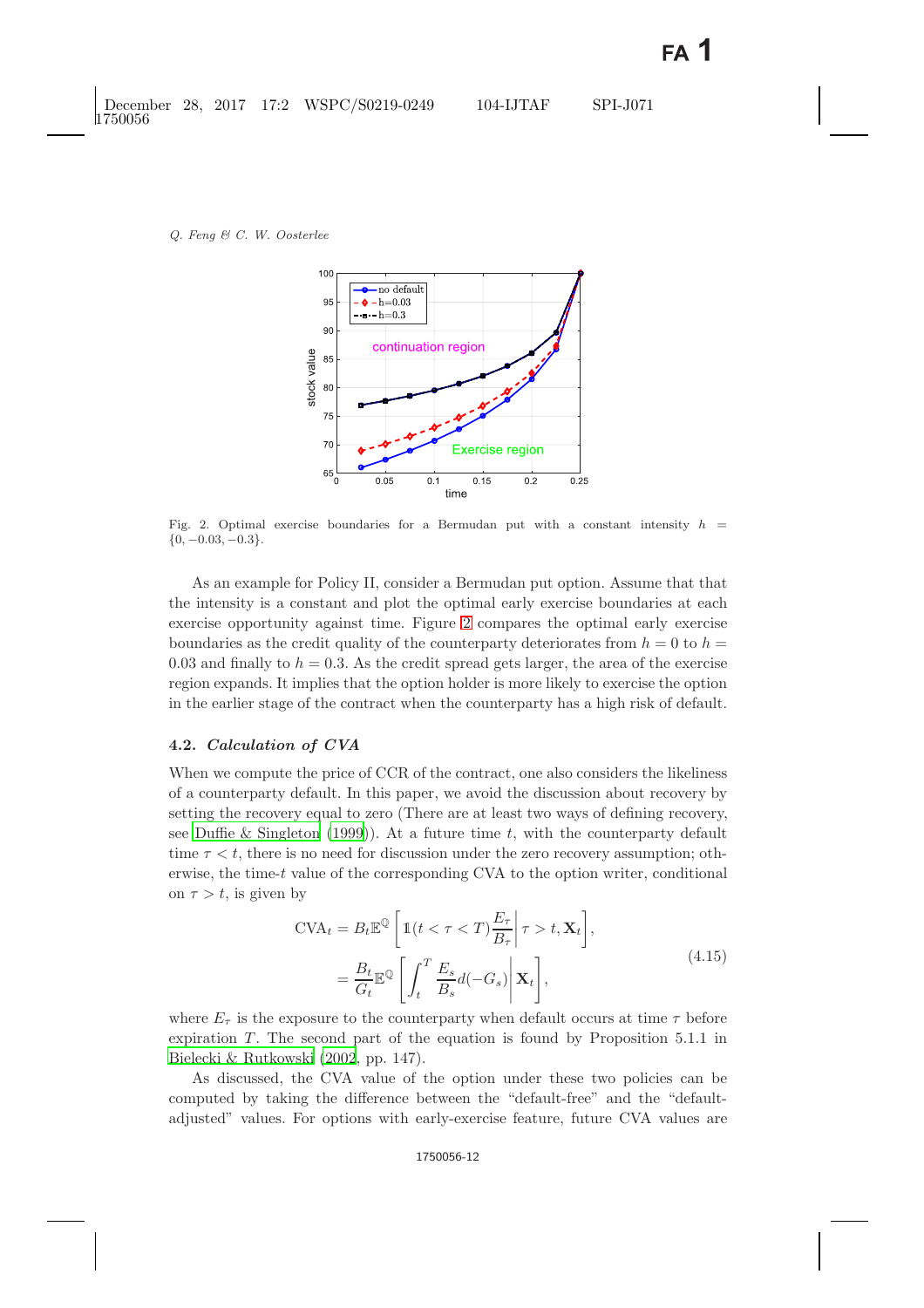path-dependent. Given a path  $w$ , the time  $t$  value of CVA of the Bermudan options using Policy j, where  $j \in \{I, II\}$ , are defined by

$$
CVA_t^j(w) = \begin{cases} V_t^j(w) - U_t^j(w), & t < \xi^j(w), \\ 0, & t \le \xi^j(w). \end{cases}
$$
(4.16)

<span id="page-12-2"></span><span id="page-12-1"></span>In this section, we will show that using the CVA definition in [\(4.16\)](#page-12-1) is equivalent to the calculation formula in [\(4.15\)](#page-11-1), when the exposure to the counterparty at a future time t prior to the default event on  $w \in \Omega$  is defined as the replacement costs, given by

$$
E_t^j(w) = \begin{cases} V_t^j(w), & t < \xi^j(w), \\ 0, & t \ge \xi^j(w), \end{cases}
$$
(4.17)

where  $E^j(w,t)$  is the exposure under Policy j at time t on path w, the optimal stopping time  $\xi^{j}(w)$  is determined by Policy I [\(4.2\)](#page-8-3) or Policy II [\(4.5\)](#page-8-4) and  $V^{j}$  is the expected value of continuing the option at time  $t$  using Policy  $j$ , i.e.

$$
V_t^j(w) = B_t \mathbb{E}^{\mathbb{Q}} \left[ \left. \frac{f(X_{\xi^j(w)})}{B_{\xi^j(w)}} \right| \mathbf{X}_t(w) \right], \quad t < \xi^j(w). \tag{4.18}
$$

Given a path w, at time  $t \geq \xi^{j}(w)$ , it does not make sense to compute CVA as the option has been exercised, so we mark the associated CVA value as zero. Otherwise, at time  $t \leq \xi^{j}(w)$ , there is the following relation:

$$
V_t^j(w) - U_t^j(w)
$$
  
\n
$$
= B_t \mathbb{E}^{\mathbb{Q}} \left[ \frac{f(X_{\xi^j(w)})}{B_{\xi^j(w)}} \middle| \mathbf{X}_t(w) \right] - D_t \mathbb{E}^{\mathbb{Q}} \left[ \frac{f(X_{\xi^j(w)})}{D_{\xi^j(w)}} \middle| \mathbf{X}_t(w) \right]
$$
  
\n
$$
= \frac{B_t}{G_t} \mathbb{E}^{\mathbb{Q}} \left[ \frac{f(X_{\xi^j(w)})}{B_{\xi^j(w)}} \left( G_t - G_{\xi^j(w)} \middle| \mathbf{X}_t(w) \right] \right]
$$
  
\n
$$
= \frac{B_t}{G_t} \mathbb{E}^{\mathbb{Q}} \left[ \int_t^{\xi^j(w)} \frac{1}{B_s} B_s \mathbb{E}^{\mathbb{Q}} \left[ \frac{f(X_{\xi^j(w)})}{B_{\xi^j(w)}} \middle| \mathbf{X}_s \right] d(-G_s) \middle| \mathbf{X}_t(w) \right]
$$
  
\n
$$
= \text{CVA}_t^j(w). \tag{4.19}
$$

Hence, Eq.  $(4.15)$  is equivalent to Eq.  $(4.16)$  for computing the CVA of Bermudan options.

## <span id="page-12-0"></span>**5. Calculation of CVA–ES**

The following is stated by [BCBS](#page-29-15) [\(2015\)](#page-29-15)[Annex1]: ". . . CVA risk is defined as the risk of losses arising from changing CVA values in response to changes in counterparty credit spread and market risk factors that drive market prices of derivative transactions...". The CVA–ES is an important measure of the CVA risk.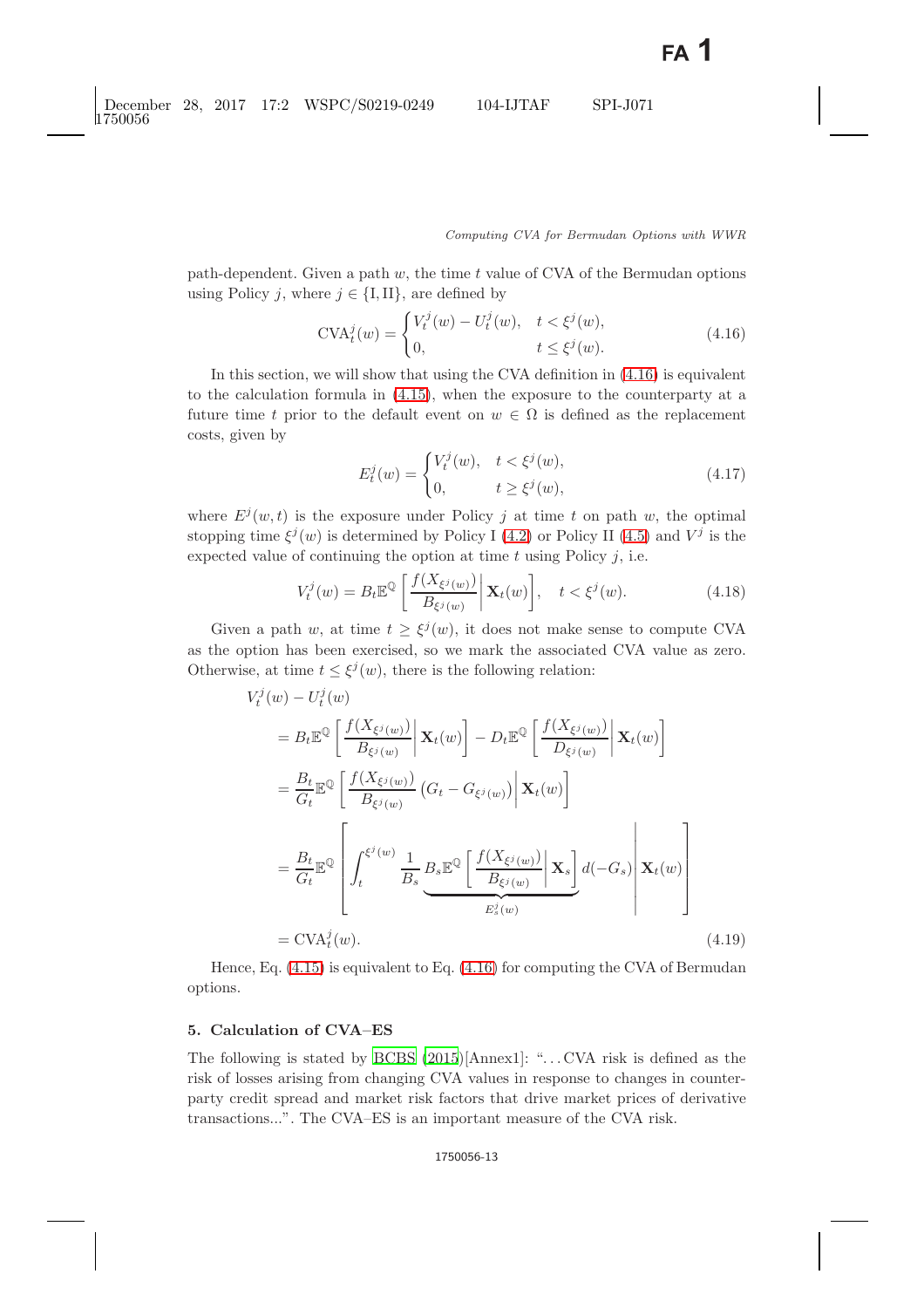The CVA–ES reflects the expected value of the losses in the worst 2.5% of the scenarios under the real-world probability measure P. The formula for the CVA–ES at time t is as follows:

$$
\text{CVA} - \text{ES}(t) = \mathbb{E}^{\mathbb{P}}[L_t | L_t > \text{VaR}_{L_t}(97.5\%)],\tag{5.1}
$$

where the CVA loss  $L_t := \text{CVA}_t - \text{CVA}_0$ ;  $\text{VaR}_{L_t}(97.5\%)$  is the 97.5% quantile of the loss distribution  $L_t$ ; CVA<sub>t</sub> represents the CVA value at time t.

The calculation of the CVA–ES can be summarized as in Brigo *[et al.](#page-29-16)* [\(2013](#page-29-16)).

- First generate scenarios under the real-world probability measure  $\mathbb P$  at a set of discrete time points over the time horizon  $[0, T]$ .
- Then, for each real-world scenario, the CVA values are calculated at a set of discrete future time points until expiration.
- Subsequently, one determines the empirical real-world (P) CVA distribution, selects a quantile at a confidence level (say 97.5%) and computes the CVA–VaR, denoted by  $VaR_{L_t}$ , which is the 97.5% quantile of the CVA loss  $(CVA_t - CVA_0)$ .

Calculation of the CVA–VaR and the CVA–ES require different probability measures: the value of CVA is computed under the risk-neutral probability measure Q while the CVA–ES is obtained under the real-world probability measure P.

We present a nonnested Monte Carlo procedure for computing CVA for Bermudan products, given the formula [\(4.16\)](#page-12-2), based on backward recursion.

- Generate N paths at time points  $0 < t_1 < t_2 < \cdots < t_M = T$  under the real-world probability measure  $\mathbb{P}$ ; Denote the realized value of the market variable by  $\{x_{m,n}\},$  $n = 1, \ldots, N, m = 1, \ldots, M$ .
- For each path at time  $t_m$ ,  $m = M 1, M 2, \ldots, 1$ ,
	- Compute the default-free value of continuing the option by the function  $c(x_{m,n}, t_m, t_{m+1})$ , the default-adjusted value of continuing the option by the function  $g(x_{m,n}, t_m, t_{m+1})$ , and the received payoff of exercising the option  $f(x_{m,n})$
	- At the *n*th path exercise takes place, when  $c(x_{m,n}, t_m, t_{m+1}) < f(x_{m,n})$  under Policy I, and  $g(x_{m,n}, t_m, t_{m+1}) < f(x_{m,n})$  under Policy II.
	- The default-free and default-adjusted values of the option at the nth path are given by

$$
v_{m,n} = \begin{cases} f(x_{m,n}), & \text{if exercised,} \\ c(x_{m,n}, t_m, t_{m+1}), & \text{otherwise,} \end{cases}
$$
  

$$
u_{m,n} = \begin{cases} f(x_{m,n}), & \text{if exercised,} \\ g(x_{m,n}, t_m, t_{m+1}), & \text{otherwise,} \end{cases}
$$
  

$$
cv a_{m,n} = \begin{cases} 0, & \text{if exercised,} \\ v_{m,n} - u_{m,n}, & \text{otherwise.} \end{cases}
$$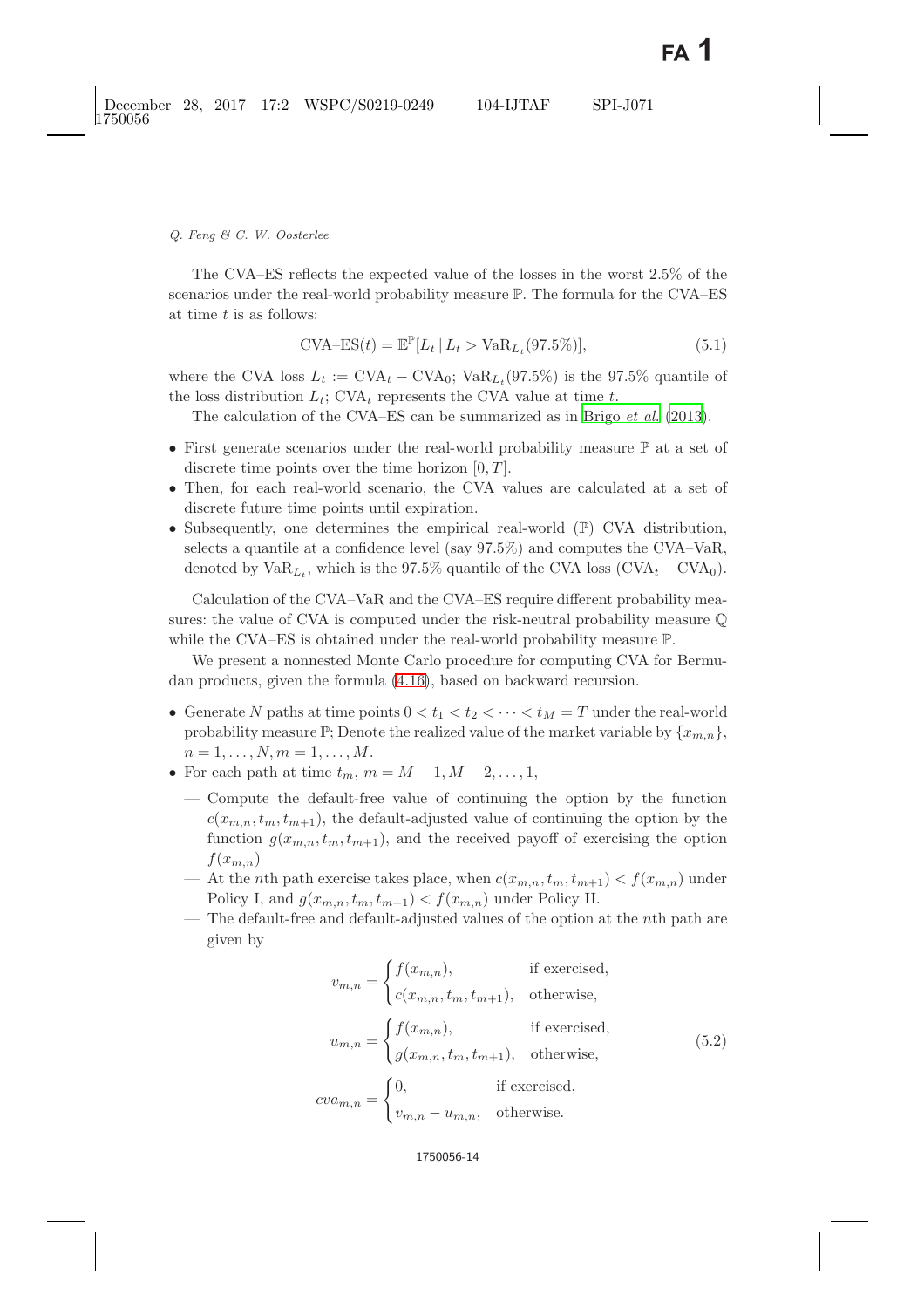- When the option at the nth path at time  $t_m$  is exercised, update the CVA values to zero along the *n*th path from  $t_{m+1}$  to  $t_M$ , i.e.  $cva_{m+1,n} = cva_{m+2,n}$  $\cdots = cva_{M,n} = 0.$
- At time  $t = 0$ , all paths share the same initial value  $x_0$ , hence

$$
v_0 = c(x_0, t_m, t_{m+1}), \quad u_0 = g(x_0, t_m, t_{m+1}), \quad cva_0 = v_0 - u_0. \tag{5.3}
$$

Following this procedure, as long as the functions  $c$  and  $g$  are known at each time point  $t_m$ , the CVA values along each path at each future time point can be computed without nested simulation. The approximation of the function  $c$  and  $g$ will be done via two numerical schemes in this paper.

We will employ two approaches of estimating the functions  $c$  and  $q$ : The COS method and the stochastic grid bundling method (SGBM). The former is based on Fourier transformation, and the latter is a combination of regression, path bundling and Monte Carlo simulation. Employing these two approaches for efficient computation of exposure profile on both real-world and risk-neutral scenarios, without sub-simulation, can be found in Feng *[et al.](#page-29-17)* [\(2016\)](#page-29-17).

Details of these two numerical schemes are presented in Appendix C. In the COS method, the approximation of the functions  $c$  and  $g$  is based on backward recursion; In the SGBM approach, the estimation is done based on a set of riskneutral scenarios.

# <span id="page-14-0"></span>**6. Numerical Results**

We will study the change in the optimal exercise boundary and CVA values of Bermudan products due to the change in the early-exercise strategy. Further, we employ stress testing to analyze the role played by the WWR parameters. A numerical example of computing CVA–ES is also presented based on the DF model.

# **6.1.** *Impact of WWR on Bermudan products*

In order to compare the proposed WWR models, we assume that the parameters of the models are calibrated to the same market prices of derivatives, as follows:

- The market indicator of the stock value is the at-the-money (ATM) implied volatility  $\sigma_x^{\text{BS}}$ .
	- For the DF model, the WWR coefficient  $b$  only affects the intensity value. The default-free value of a European option is not influenced at all. Hence, we have that  $\sigma_x^{DF} = \sigma_x^{\text{BS}}$ .
	- For the CIRJ model, jumps add extra volatility into the stock process. To have a fair comparison, we first fix other parameters, and calibrate the log-asset volatility by  $\sigma_x^{\text{CIRJ}}$  by

<span id="page-14-1"></span>
$$
\sigma_x^{\text{CIRJ}} = \underset{\sigma_x > 0}{\text{argmin}} \left( \text{BS-formula}(\sigma_x^{\text{BS}}) - V_{\text{CIRJ}}^{\text{European}}(\sigma_x) \right). \tag{6.1}
$$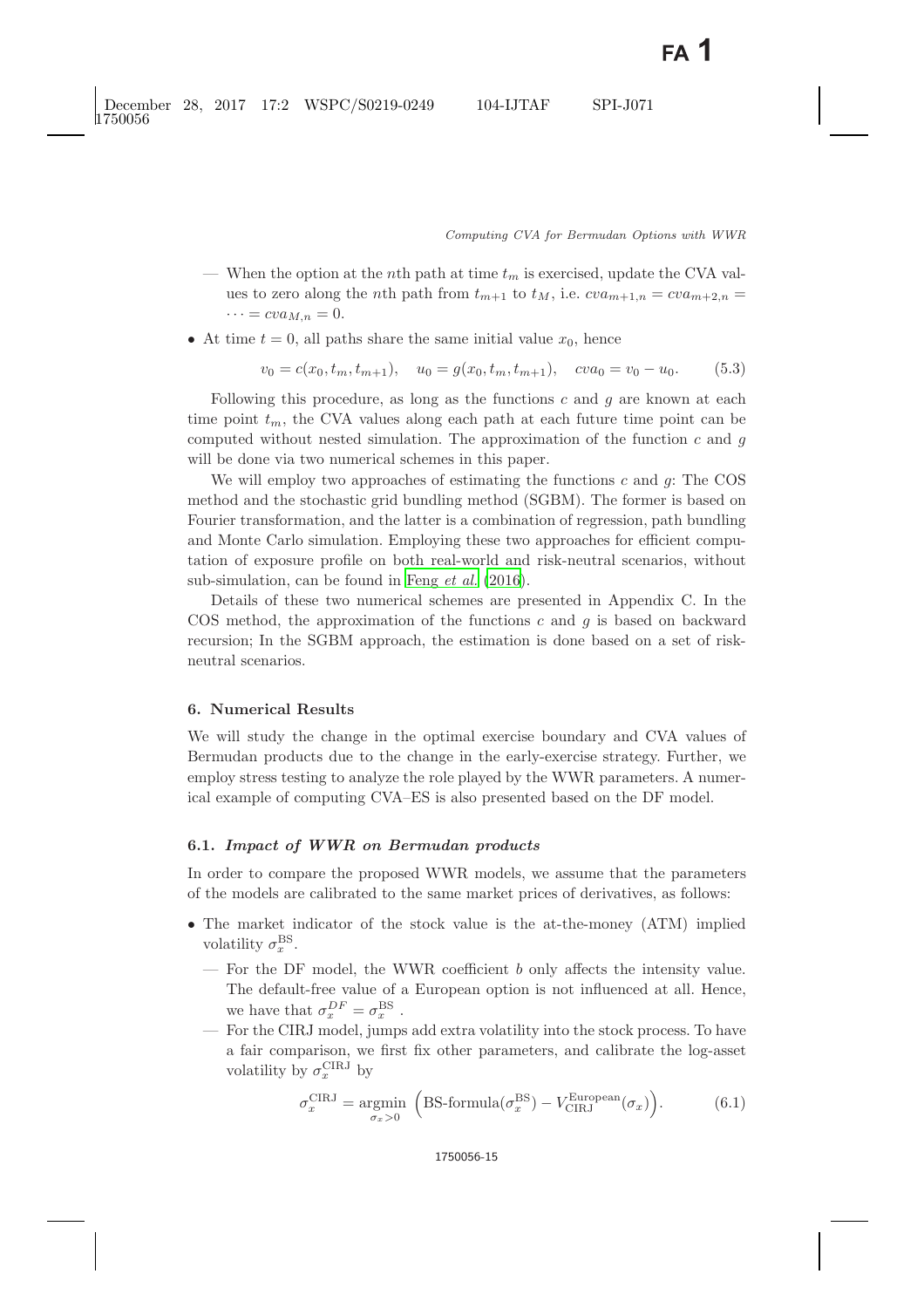• The market indicator of counterparty's credit quality is the credit spread  $\bar{h}$ . The value  $\bar{h}$  is an input parameter in both models. For the DF model, see Eq. [\(3.3\)](#page-4-1), and for the CIRJ model, see Eq. [\(3.8\)](#page-6-1).

In this way, we can ensure that two models can be compared under the same market condition, implied by the values of the market indicators  $\{\sigma_x^{\text{BS}}, \bar{h}\}$ . We then vary the WWR related parameters to analyze the impact of these parameters on CVA.

In this section, we consider a Bermudan option that can be exercised  $M = 10$ times prior to and upon expiration T. The other parameters are chosen as  $S_0 = 100$ ,  $K = 100, r = 0.004, \bar{h} = 0.1, T = 0.5, \sigma_x^{\text{BS}} = 0.2.$ 

# *Model DF*

The DF model may be a basic model for the intensity, but it provides a useful insight in the connection between the underlying stock and the intensity. We choose a 90% nonnegativity intensity interval for coefficient b, which varies as  $\sigma_x$  changes. The interval is larger when the volatility is smaller.

Figure [3](#page-15-0) presents the optimal exercise boundaries for a Bermudan put option, where we vary  $b = \{0, -0.2, 0.6\}$ . Under Policy I variations in b do not have an impact on the optimal exercise boundary, and under Policy II, when taking CCR into account, the optimal exercise boundaries of a put option increase. By comparing the optimal exercise boundary for  $b = -0.2$  with that for  $b = -0.6$ , we see that by WWR the optimal exercise boundaries are raised.

Table [1](#page-16-0) compares the default-free, default-adjusted and CVA values using the two policies. Both the COS method and the SGBM numerical schemes are employed to ensure the accuracy of the results. Using Policy I, the default-free value is not impacted by variation in  $b$ , but the default-adjusted value gets smaller as  $b$  decreases. Hence, the CVA value increases under Policy I when WWR increases: by varying



<span id="page-15-0"></span>Fig. 3. Model DF: Optimal exercise boundaries for a Bermudan put using the two exercise policies with  $b = \{0, -0.2, -0.6\}.$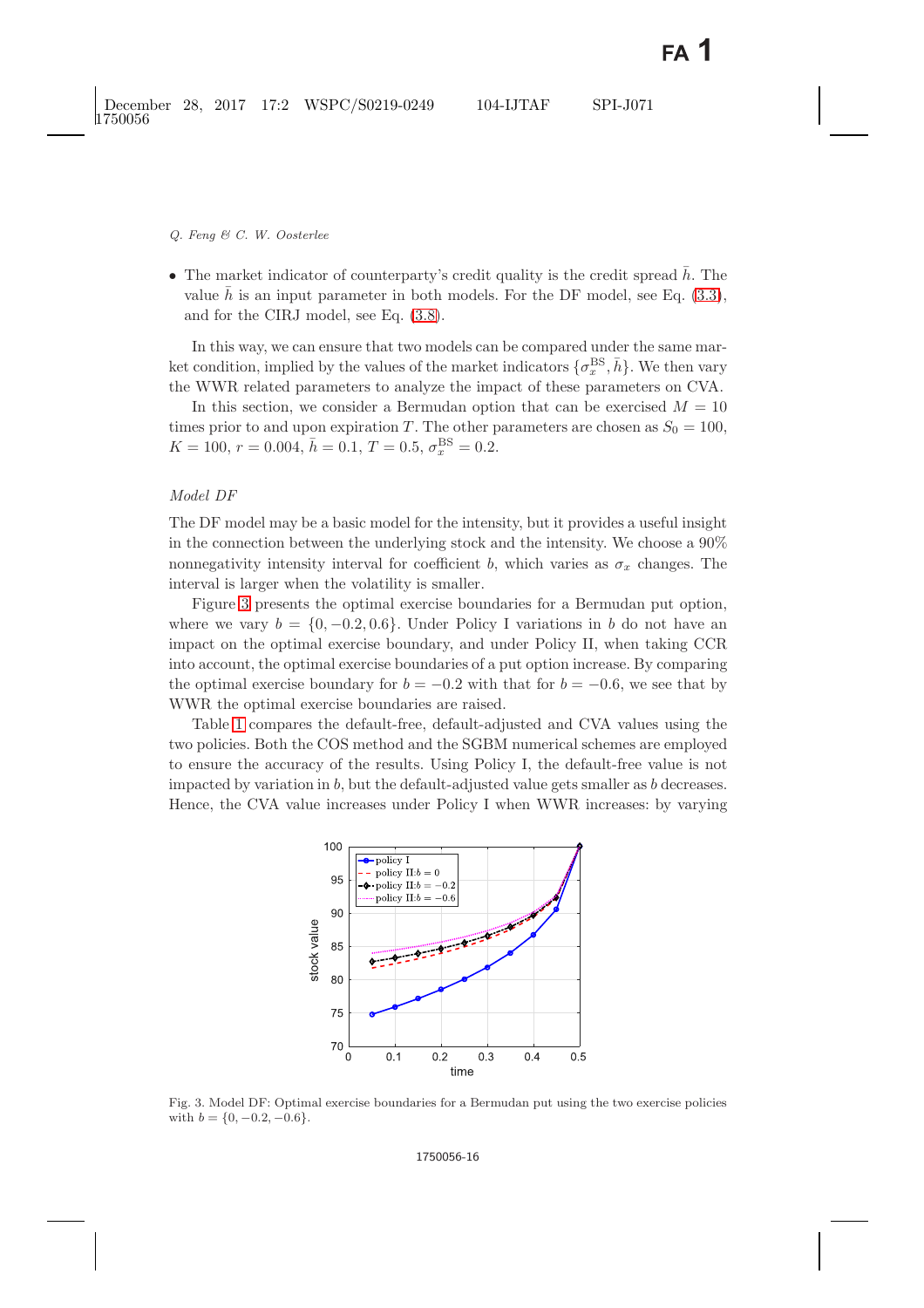| DF model         |             | Policy I    |             |                  | Policy II       |                 |                     |
|------------------|-------------|-------------|-------------|------------------|-----------------|-----------------|---------------------|
| $\boldsymbol{b}$ | Method      | $V^{\rm I}$ | $U^{\rm I}$ | CVA <sup>I</sup> | $V^{\text{II}}$ | $U^{\text{II}}$ | $CVA$ <sup>II</sup> |
| $\Omega$         | COS         | 5.541       | 5.317       | 0.224            | 5.531           | 5.330           | 0.201               |
|                  | <b>SGBM</b> | 5.540       | 5.317       | 0.223            | 5.530           | 5.330           | 0.201               |
|                  | std         | 0.002       | 0.001       | 0.001            | 0.002           | 0.001           | 0.000               |
| $-0.2$           | $\cos$      | 5.541       | 5.292       | 0.248            | 5.527           | 5.313           | 0.214               |
|                  | <b>SGBM</b> | 5.540       | 5.291       | 0.249            | 5.526           | 5.312           | 0.214               |
|                  | std         | 0.001       | 0.001       | 0.000            | 0.001           | 0.001           | 0.000               |
| $-0.6$           | COS         | 5.541       | 5.243       | 0.298            | 5.518           | 5.281           | 0.237               |
|                  | <b>SGBM</b> | 5.541       | 5.243       | 0.298            | 5.518           | 5.281           | 0.237               |
|                  | std         | 0.001       | 0.001       | 0.001            | 0.001           | 0.001           | 0.000               |

<span id="page-16-0"></span>Table 1. Model DF: Default-free and default-adjusted values and CVA for a Bermudan put exercised by two policies, respectively, at time 0.

b, from zero to  $-0.2$  and  $-0.6$ , CVA is increased by 0.02 and 0.07, respectively. Policy II reduces the CVA value, and the impact of WWR on CVA using Policy II is smaller: By varying b from zero to  $-0.2$  and  $-0.6$ , CVA values using Policy II increase by 0.01 and 0.04, respectively.

Under the dependency structure described by the DF model, the CVA value is higher when WWR increases for Bermudan options under either policy.

# *Model CIRJ*

The dependency in the CIRJ model is in the jump term with different correlation  $\rho_J$  for the jump intensities. Here, the intensity process directly influences the underlying asset process in the CIRJ model. Changing parameters  $\{\bar{\lambda}, \mu_u^J, \rho_J\}$  will affect the underlying log-asset process. Hence, for each combination of selected values for  $\{\bar{\lambda}, \mu_y^J, \rho_J\}$ , we will compute the corresponding  $\sigma_x^{\text{CIRJ}}$  fixing  $\sigma_x^{\text{BS}} = 0.2$  by solving the root-finding problem [\(6.1\)](#page-14-1), using the bisection method.

Given  $\bar{\lambda} = 5$ ,  $\mu_v^J = 0.04$ , we compare the optimal exercise boundaries when varying the jump size correlation  $\rho_J = \{0, -0.9\}$  in Fig. [4.](#page-17-0) In this two-dimensional setting, the optimal exercise boundary at each exercise date is a surface, and we choose to plot the stock value along the time horizon of this optimal exercise surface at a fixed point of the Y-grid. As discussed, varying  $\rho_J$  has an immediate effect on the log-asset process, and the optimal exercise boundaries for  $\rho_J = \{0, -0.9\}$  using Policy I are different. The exercise region (the area below the curve) always increases when  $\rho_J$  gets negative, for each policy. In the CIRJ model, when the jump in the intensity process is upward, the jump in the log-asset process tends to be downward when  $\rho_J$  is negative (notice that we choose  $\mu_x^J = 0$ ).

Results in Table [2](#page-17-1) show that the impact of  $\rho_J$  on the CVA values of a Bermudan put is small. The CVA values even become smaller when  $\rho_J$  is negative. Under this model, the CVA of a Bermudan put in the presence of WWR need not be higher than CVA without WWR.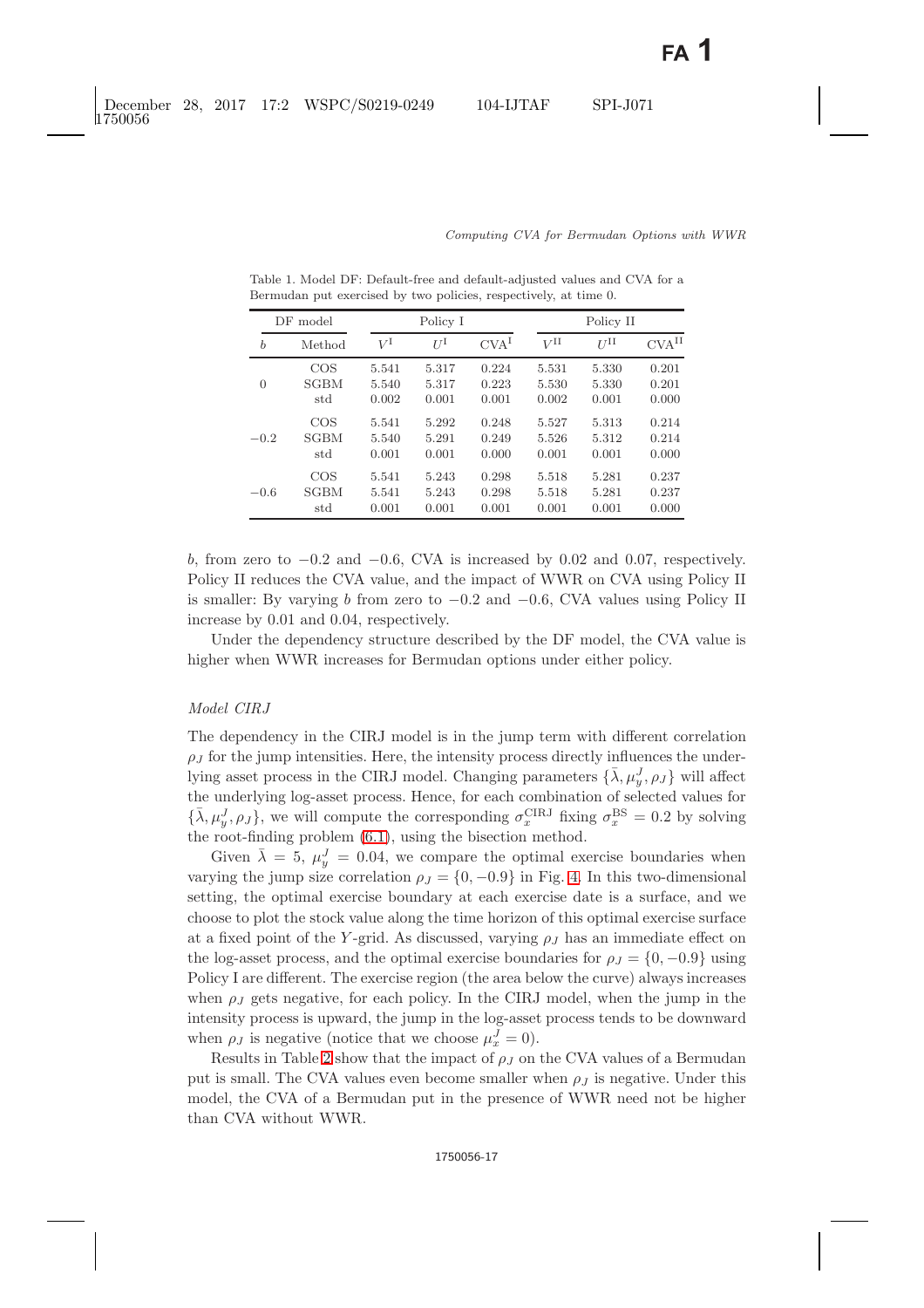

<span id="page-17-0"></span>Fig. 4. Model CIRJ: Optimal exercise boundary along the time horizon for a Bermudan put,  $M = 10$ . The stock value along the time horizon, fixing the value on the Y-grid,  $\bar{w}_q = 0.0979$ . Parameters  $\bar{\lambda} = 5$ ,  $\mu_y^J = 0.04$ ,  $\sigma_x^{\text{BS}} = 0.2$ .

<span id="page-17-1"></span>Table 2. Model CIRJ: Initial values of a Bermudan put. The volatility in the BS formula is  $\sigma_x^{\text{BS}} = 0.2$ ;  $\mu_y^J = 0.04$  and  $\bar{\lambda} = 5$ .

| CIRJ model |             | Policy I |       |                  | Policy II |       |                     |
|------------|-------------|----------|-------|------------------|-----------|-------|---------------------|
| $\rho_{J}$ | Method      | VΙ       | ŢΙ    | CVA <sup>I</sup> | VΗ        | II    | $CVA$ <sup>II</sup> |
| 0          | COS         | 5.539    | 5.308 | 0.230            | 5.526     | 5.327 | 0.199               |
|            | <b>SGBM</b> | 5.541    | 5.312 | 0.229            | 5.526     | 5.335 | 0.191               |
|            | std         | 0.002    | 0.002 | 0.001            | 0.002     | 0.002 | 0.001               |
| $-0.9$     | <b>COS</b>  | 5.544    | 5.322 | 0.222            | 5.530     | 5.346 | 0.184               |
|            | <b>SGBM</b> | 5.551    | 5.335 | 0.217            | 5.537     | 5.361 | 0.177               |
|            | std         | 0.001    | 0.002 | 0.001            | 0.001     | 0.002 | 0.002               |

### **6.2.** *Stress testing*

The effect of WWR on options can be analyzed by a CVA stress test, for example, by varying the dependency coefficients. In this section, we use the European option instead of the Bermudan products to study the impact of a varying dependency structure.

As mentioned, the CVA is governed by three components: the credit quality, the underlying asset and their dependency structure, i.e. by WWR or RWR. In order to isolate the impact of WWR (RWR) from the other components, we define a *WWR ratio:*  $\frac{\text{CVAw}}{\text{CVAr}}$ , where only the correlation/dependency coefficients (such as the coefficients  $h$  as  $\infty$  or  $\bar{p}$ ) are varied, while keeping other parameters fixed  $\text{CVAw}$  is the coefficients b,  $\rho_J$  or  $\bar{\rho}$ ) are varied, while keeping other parameters fixed. CVA<sub>W</sub> is the CVA value when the intensity and the underlying asset are "wrongly" correlated in the worst case, and  $CVA<sub>I</sub>$  is the CVA value when the underlying asset and intensity are independent.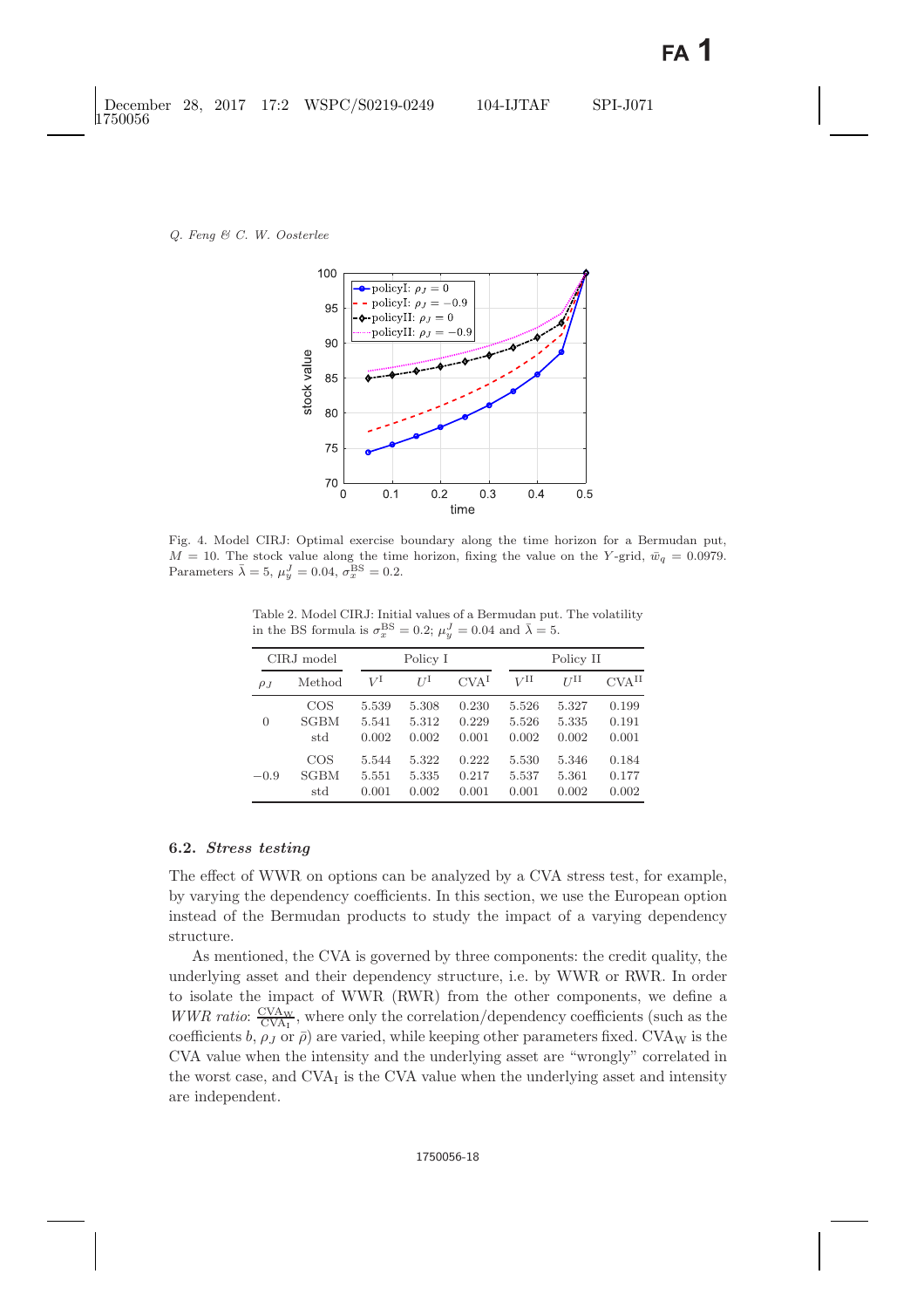

<span id="page-18-0"></span>Fig. 5. Model DF: CVA test for a European put varying coefficient,  $b \in [-1.134, 1.108]$  when  $\sigma_x = 0.1, b \in [-0.617, 0.514]$  when  $\sigma_x = 0.2, b \in [-0.358, 0.231]$  when  $\sigma_x = 0.4$ . The blue line represents  $\sigma_x = 0.1$ , the red-dashed line  $\sigma_x = 0.2$  and the black-squares line  $\sigma_x = 0.4$ .

### *Model DF*

We present the WWR ratio in plot (a) and the CVA value in plot (b) of Fig. [5.](#page-18-0) CVA increases as the value of coefficient b gets smaller.

Figure  $5(a)$  shows that, given a fixed value of coefficient b, the impact of WWR on the CVA value of the associated option is larger for higher  $\sigma_x$ . From Eq. [\(3.3\)](#page-4-2), it is clear that the volatility of the intensity is related to  $|b|\sigma_x$ . The intensity model's volatility thus plays an important role in the WWR. Figure [5\(](#page-18-0)b) shows that  $\sigma_x$  is the determining factor for the CVA value. In the DF model, the volatility of the asset does not only impact the absolute value of CVA, but the strength of the WWR as well.

# *Model CIRJ*

Figure [6](#page-19-0) presents the WWR and CVA values for a European put by varying the parameters. When  $\rho_J = 0$ , variations in the other parameters do not have any impact on the WWR or CVA values; in Fig. [6\(](#page-19-0)a), it is shown that with  $\rho_J \neq 0$ , the WWR increases when the jump parameters  $\mu_y^J$  and  $\bar{\lambda}_J$  increase and  $\sigma_x^{\text{BS}}$  decreases. It appears to be the contribution of the correlated jump terms to the total variance of the log-asset process that determines the WWR. Figure [6](#page-19-0) shows that  $\sigma_x^{\text{BS}}$ , which represents the level of the total variance in the log-asset process, is an important factor for the CVA values.

## **6.3.** *Calculation of CVA–ES*

As an example, we compute the CVA–ES for a Bermudan put under the DF model via the nonnested Monte Carlo procedure. It is well-known that the real-world drift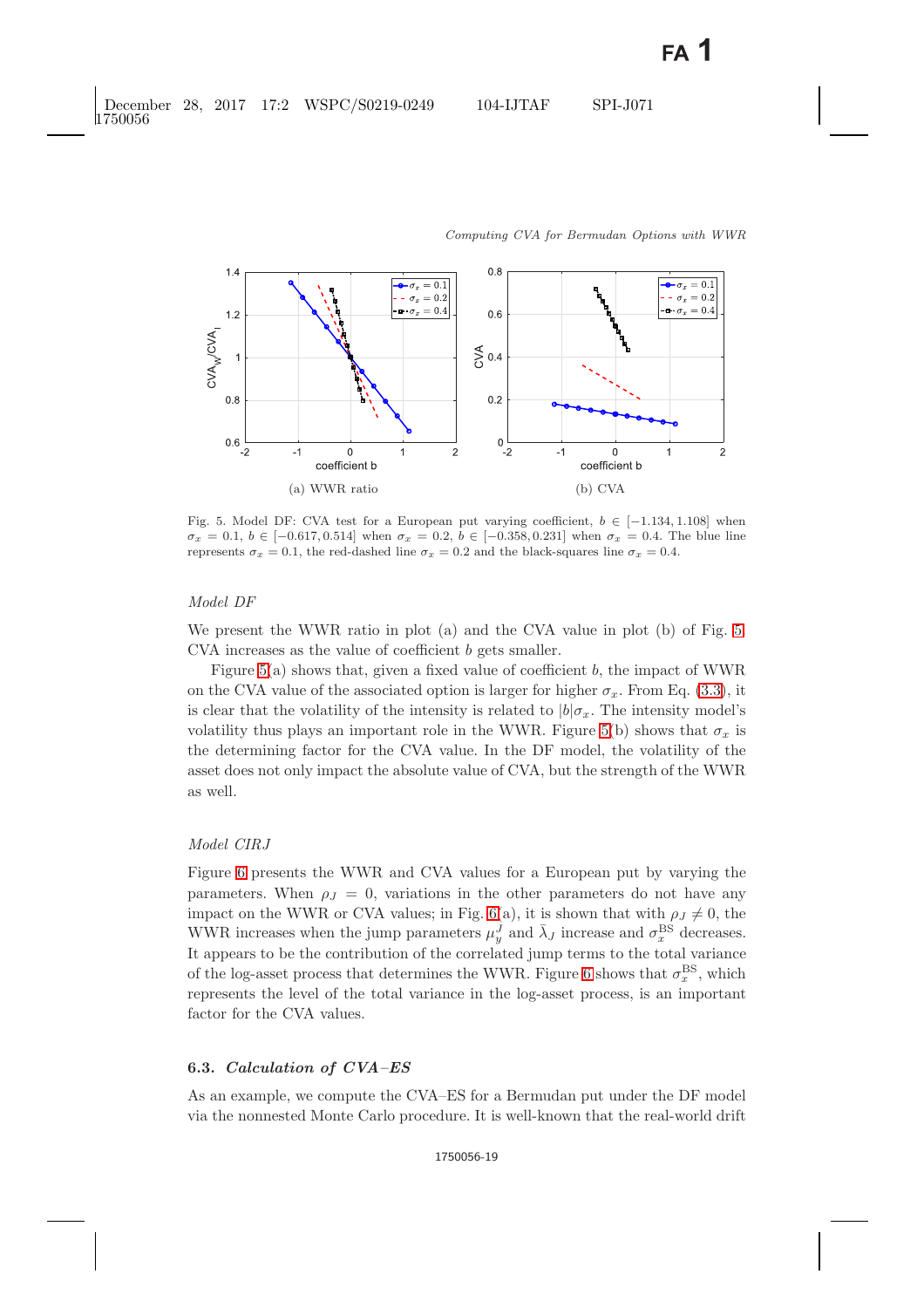

<span id="page-19-0"></span>Fig. 6. Model CIRJ: CVA test for a European put varying  $\{\sigma_x^{\text{BS}}, \bar{\lambda}, \mu_y^J, \rho_J\}$ .  $S_0 = K = 100, T = 0.5$ ,  $r = 0.004, \bar{h} = 0.1, Y_0 = 0.02, \gamma = 5$ , see Eq. [\(3.6\)](#page-5-1),  $\theta = 0.02, \sigma_y = 0.1, \mu_x^J = 0, \sigma_x^J = 0.05$ .



<span id="page-19-1"></span>Fig. 7. The CVA–ES for a Bermudan put under the DF model;  $S_0 = 100$ ,  $K = 100$ ,  $r = 0.004$ ,  $\sigma_x^{\mathbb{Q}} = 0.2$ , real-world log-return  $\mu^{\mathbb{P}} = 0.006$ , real-world volatility  $\sigma_x^{\mathbb{P}} = 0.2$ ,  $h = 0.1$ ,  $T = 0.5$ , and coefficient  $b = \{-0.2, -0.6\}.$ 

and the risk-neutral drift are different. In this example, we show an example by setting that the real-world log-return  $\mu^{\mathbb{P}} = 0.006 > r = 0.004$ .

Figure [7](#page-19-1) shows the CVA–ES from time zero until the option's expiration by the COS method. We compare the CVA–ES values for  $b = \{-0.2, -0.6\}$  using the two policies. It shows that WWR has a significant impact on the CVA–ES values, as compared to the time-zero CVA values. By Policy II, the CVA–ES values decrease significantly.

# **7. Conclusion**

We studied the effect of WWR on the European and Bermudan options by means of two dependency structures. The results showed that the effect of WWR for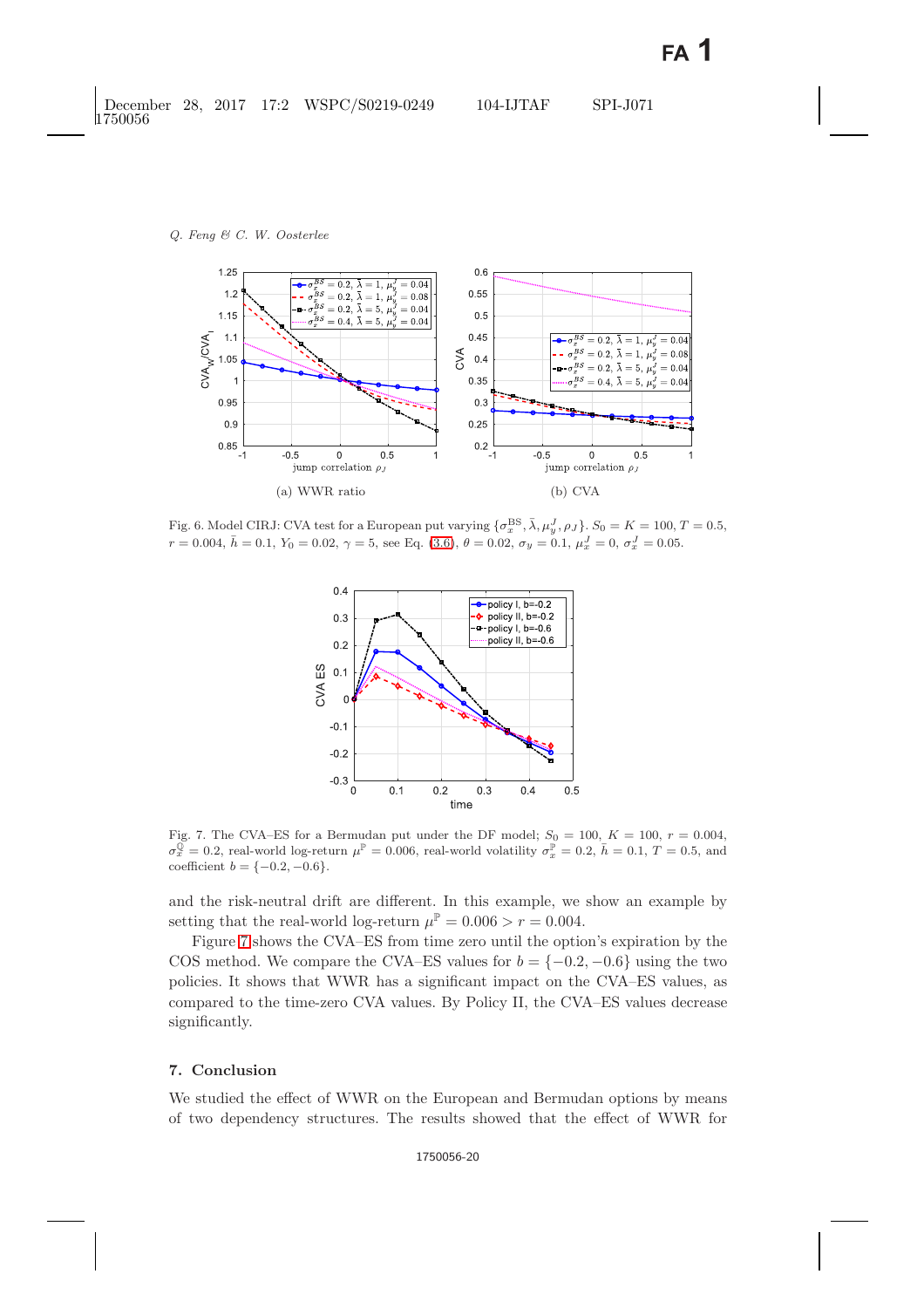European and Bermudan options are different. Different exercise policies can be followed when CCR is present, which may impact the corresponding CVA values of Bermudan options. The way to define the dependency structure also played a role regarding the WWR. The two types of dependency structure we considered, gave different results for the optimal exercise boundaries of the Bermudan options and the corresponding option values. Increasing WWR always increased CVA in the case of European options, but for some dependency structures, the CVA of a Bermudan option may decrease when WWR incurs. In addition to the correlation coefficients, the volatility of the intensity plays an important role regarding the WWR. When computing the CVA as the difference between the default-free and default-adjusted values, the CVA–ES can be computed without sub-simulations by means of the developed algorithms.

#### **Appendix A. AJD Class**

The AJD class is defined by the following SDE system, see [Duffie](#page-29-7) *et al.* [\(2000\)](#page-29-7):

$$
d\mathbf{X}_t = \mu(\mathbf{X}_t)dt + \sigma(\mathbf{X}_t)d\mathbf{W}_t + d\mathbf{J}_t,
$$
\n(A.1)

where  $\mathbf{W}_t$  is a standard Brownian motion in  $\mathbb{R}^d$ ;  $\mu: \mathcal{D} \to \mathbb{R}^d$ ,  $\sigma: \mathcal{D} \to \mathbb{R}^{d \times d}$  and  $J_t \in \mathbb{R}^d$  is a pure jump process independent of  $W_t$ , whose jump sizes are governed by a probability distribution  $\nu$  on  $\mathbb{R}^d$ . More specifically, the jump times of  $J_t$  are the jump times of a Poisson process with jump-arrival rate  $\bar{\lambda}$ , and the  $J_t$  jump sizes are governed by probability  $\nu$ . For complex-valued numbers  $\mathbf{c} \in \mathbb{C}^d$ , we define  $\Theta(\mathbf{c}) = \int_{\mathbb{R}^d} \exp(\mathbf{c} \cdot \mathbf{z}) d\nu(\mathbf{z})$ , where the integral should be well-defined. This *jump transform function* Θ determines the jump-size distribution, see [Duffie](#page-29-7) *et al.* [\(2000\)](#page-29-7). We can choose jump distribution  $\nu$  so that the corresponding jump transform  $\Theta$  is known explicitly.

Given a fixed affine discount rate  $\delta : \mathcal{D} \to \mathbb{R}$ , the affinity is satisfied when the coefficients are defined by

$$
\mu(\mathbf{X}_t) = K_0 + K_1 \mathbf{X}_t, \qquad K_0 \in \mathbb{R}^d, K_1 \in \mathbb{R}^{d \times d},
$$

$$
(\sigma(\mathbf{X}_t)\sigma(\mathbf{X}_t)^T)_{i,j} = (H_0) + (H_1)_{i,j}\mathbf{X}_t, \quad H_0 \in \mathbb{R}^{d \times d}, H_1 \in \mathbb{R}^{d \times d \times d} \qquad (A.2)
$$

$$
\delta(\mathbf{X}_t) = r_0 + r_1 \mathbf{X}_t, \qquad r_0 \in \mathbb{R}, r_1 \in \mathbb{R}^d.
$$

The discounted (at rate  $\delta$ ) ChF is defined by

$$
\phi_{\delta}(\mathbf{u}, t, T, \mathbf{X}_t) = \mathbb{E}^{\mathbb{Q}} \left[ \exp \left( - \int_t^T \delta(\mathbf{X}_s) ds \right) \exp(i \mathbf{u} \mathbf{X}_T) \middle| \mathbf{X}_t \right]. \tag{A.3}
$$

With the short rate, i.e.  $\delta(\mathbf{x}) = r$ , we denote the discounted ChF by  $\phi_r$ ; when discounted at the intensity-adjusted rate,  $\delta(\mathbf{x}) = R(\mathbf{x})$ , we denote the intensityadjusted discounted ChF by  $\phi_R$ . [Duffie](#page-29-7) *et al.* [\(2000\)](#page-29-7) showed that the discounted ChF for process  $\mathbf{X}_t$  is given by the following formula:

$$
\phi_{\delta}(\mathbf{u}, t, T, \mathbf{X}_t) = \exp(\alpha(T - t) + \mathbf{X}_t \boldsymbol{\beta}(T - t)),
$$
\n(A.4)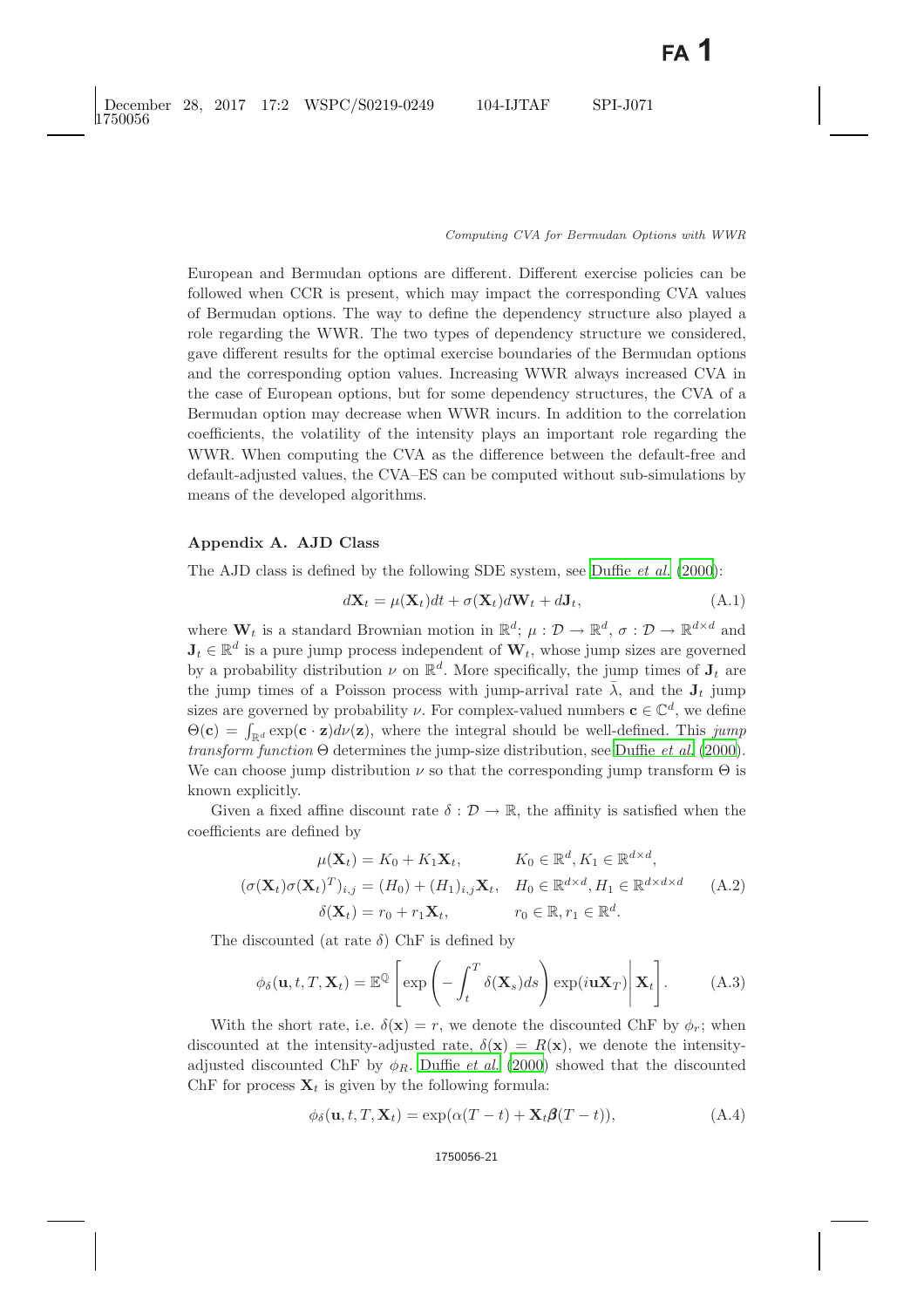where the coefficients  $\alpha$  and  $\beta$  satisfy the following ODEs:

$$
\frac{d\boldsymbol{\beta}(s)}{ds} = -r_1 + K_1^T \boldsymbol{\beta}(s) + \frac{1}{2} \boldsymbol{\beta}(s)^T H_1 \boldsymbol{\beta}(s),
$$
\n
$$
\frac{d\alpha(s)}{ds} = -r_0 + K_0 \boldsymbol{\beta}(s) + \frac{1}{2} \boldsymbol{\beta}(s)^T H_0 \boldsymbol{\beta}(s) + \bar{\lambda}[\Theta(\boldsymbol{\beta}(s)) - 1],
$$
\n(A.5)

with  $s = T - t$  and initial conditions  $\beta(0) = i\mathbf{u}$  and  $\alpha(0) = 0$ .

The discounted ChF is convenient for computation. In the COS method (see Appendix C), for example, we use the discounted ChF to recover the corresponding discounted density function; while in the SGBM, we need the discounted ChF to derive the discounted moments. We will present the details in Appendix C.

## *The DF model*

The default-adjusted discounted ChF of the DF model is given by

$$
\phi_R(u, t, T, X_t) = \exp\left(-\int_t^T a(x)dx + \alpha^R(s) + \beta^R(s)X_t\right),\tag{A.6}
$$

with  $s = T - t$ , and the coefficients given by

$$
\alpha^{R}(s) = \left[ -r + iu\left(r - \frac{1}{2}\sigma_{x}^{2}\right) - \frac{1}{2}\sigma_{x}^{2}u^{2} \right] s
$$
  
 
$$
\times \frac{b}{2} \left[ iu\sigma_{x}^{2} - \left(r - \frac{1}{2}\sigma_{x}^{2}\right) \right] s^{2} + \frac{1}{6}\sigma_{x}^{2}s^{3},
$$
  
\n
$$
\beta^{R}(s) = iu - bs,
$$
\n(A.7)

The corresponding short rate discounted ChF of the DF model is given by

$$
\phi_r(X_t, t, T) = \exp(\alpha^r(s) + \beta^r(s)X_t), \tag{A.8}
$$

where the coefficients are given by

$$
\alpha^r(s) = \left[ -r + iu\left(r - \frac{1}{2}\sigma_x^2\right) - \frac{1}{2}\sigma_x^2 u^2 \right] s, \quad \beta^r(s) = iu. \tag{A.9}
$$

# *The CIRJ model*

The default-adjusted discounted ChF of the CIRJ model is given by

$$
\phi_R\left(\begin{bmatrix} u_1 \\ u_2 \end{bmatrix}, t, T, \begin{bmatrix} X_t \\ Y_t \end{bmatrix}\right) = \exp\left(-\int_t^T \psi^{CIR}(x)dx + \alpha^R(s) + \beta_1^R(s)X_t + \beta_2^R(s)Y_t\right),\tag{A.10}
$$

with  $s = T - t$  and where the coefficients are given by

$$
\alpha^{R}(s) = \left[ -r - \bar{\lambda} + iu_1 \left( r - \frac{1}{2} \sigma_x^2 - \bar{\lambda} \bar{\mu} \right) - \frac{1}{2} \sigma_x^2 u_1^2 \right] s
$$

$$
+ \frac{\gamma \theta}{\sigma_y^2} \left[ (\gamma + d_1)s - 2 \log \left( \frac{d_2 e^{d_1 s} - 1}{d_2 - 1} \right) \right]
$$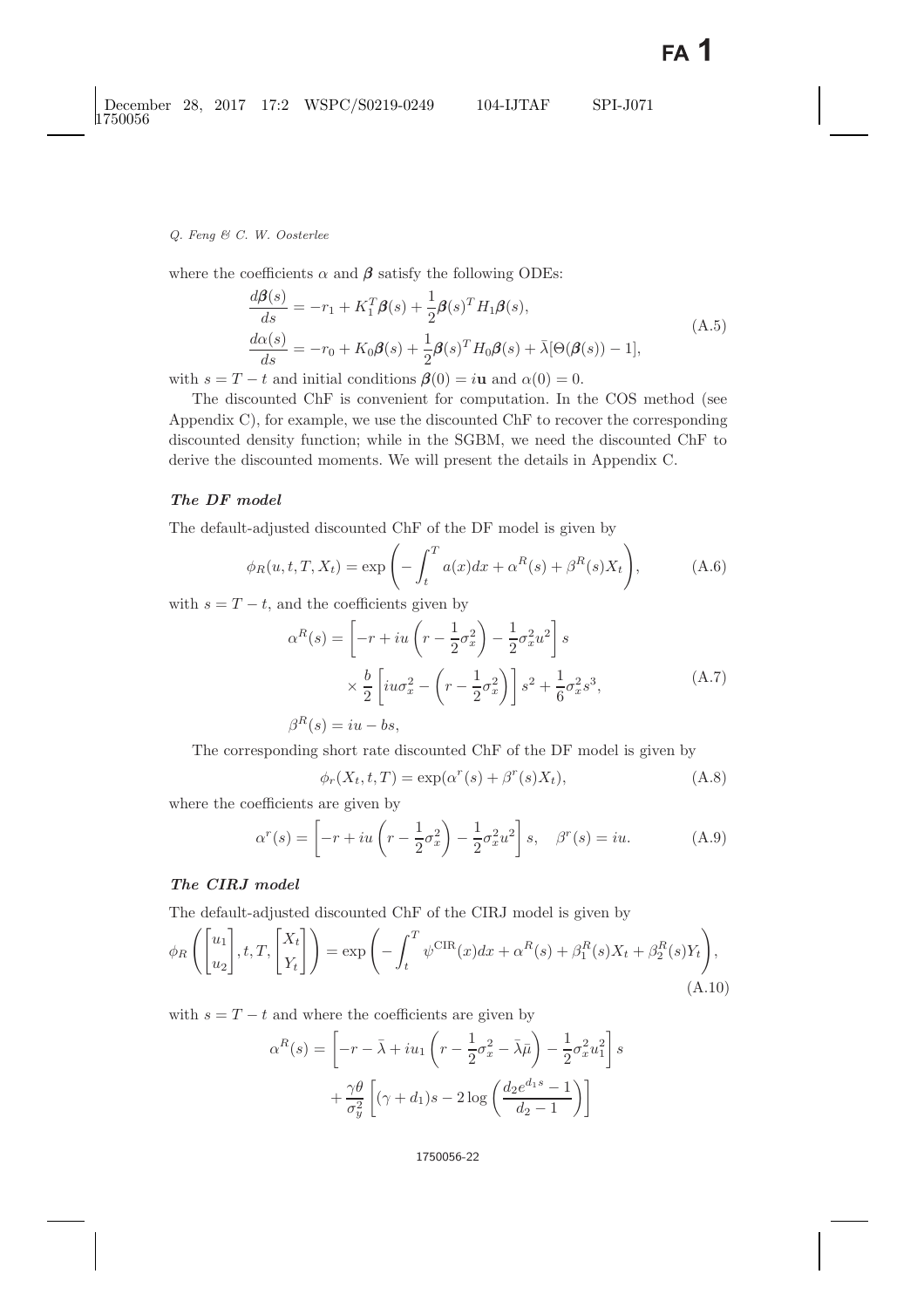*Computing CVA for Bermudan Options with WWR*

$$
+\bar{\lambda}\bar{G}\left[\frac{2\sigma_y^2\mu_y^J}{g_1g_2}\log\left(\frac{g_1+d_2g_2e^{d_1s}}{g_1+d_2g_2}\right)-\frac{\sigma_y^2s}{g_1}\right],
$$
  

$$
\beta_1^R(s) = i u_1, \quad \beta_2^R(s) = \frac{\gamma}{\sigma_y^2} + \frac{d_1}{\sigma_y^2}\frac{1+d_2e^{d_1s}}{1-d_2e^{d_1s}},
$$
(A.11)

and

$$
d_1 = \sqrt{\gamma^2 + 2\sigma_y^2}, \quad d_2 = \frac{iu_2\sigma_y^2 - \gamma - d_1}{iu_2\sigma_y^2 - \gamma + d_1},
$$
  
\n
$$
\bar{G} = \exp\left(iu_1\mu_x^J - \frac{1}{2}(u_1\sigma_x^J)^2\right),
$$
  
\n
$$
g_1 = -(1 - iu_1\rho_J\mu_y^J)\sigma_y^2 + (d_1 + \gamma)\mu_y^J,
$$
  
\n
$$
g_2 = (1 - iu_1\rho_J\mu_y^J)\sigma_y^2 + (d_1 - \gamma)\mu_y^J.
$$
\n(A.12)

The short rate discounted ChF of the CIRJ model is given by

$$
\phi_r\left(\begin{bmatrix} u_1 \\ u_2 \end{bmatrix}, t, T, \begin{bmatrix} X_t \\ Y_t \end{bmatrix}\right) = \exp(\alpha^r(s) + \beta_1^r(s)X_t + \beta_2^r(s)Y_t),\tag{A.13}
$$

where the coefficients are given by

$$
\alpha^{r}(s) = \left[ -r - \bar{\lambda} + iu_{1} \left( r - \frac{1}{2} \sigma_{x}^{2} - \bar{\lambda} \bar{\mu} \right) - \frac{1}{2} \sigma_{x}^{2} u_{1}^{2} \right] s
$$
  
+ 
$$
\frac{2\gamma \theta}{\sigma_{y}^{2}} \left[ \gamma s - \log \left( \frac{\tilde{c}_{0} e^{\gamma s} - iu_{2} \sigma_{y}^{2}}{\tilde{c}_{0} - iu_{2} \sigma_{y}^{2}} \right) \right]
$$
  
+ 
$$
\bar{\lambda} \bar{G} \left[ \frac{\sigma_{y}^{2} s}{\tilde{c}_{1}} + \log \left( \frac{iu_{2} \tilde{c}_{1} - \tilde{c}_{0} \tilde{c}_{2} e^{\gamma s}}{iu_{2} \tilde{c}_{1} - \tilde{c}_{0} \tilde{c}_{2}} \right) \cdot \frac{(\tilde{c}_{1} - \tilde{c}_{2}) \sigma_{y}^{2}}{\gamma \tilde{c}_{1} \tilde{c}_{2}} \right],
$$
  

$$
\beta_{1}^{r}(s) = iu_{1}, \quad \beta_{2}^{r}(s) = \frac{2i u_{2} \gamma}{i u_{2} \sigma_{y}^{2} + e^{\gamma s} (-i u_{2} \sigma_{y}^{2} + 2\gamma)},
$$
(A.14)

where

$$
\tilde{c}_1 = 1 - i u_1 \rho_J \mu_y^J - 2 \gamma \mu_y^J, \quad \tilde{c}_2 = 1 - i u_1 \rho_J \mu_y^J, \quad \tilde{\tilde{c}}_0 = i u_2 \sigma_y^2 - 2 \gamma. \quad (A.15)
$$

# **Appendix B. The Range of the Coefficient** *b*

<span id="page-22-0"></span>The intensity  $h_t$  can be regarded as a function of coefficient b, given by

$$
h_t = \left(\frac{1}{2}\sigma_x^2 t^2\right) b^2 + (\sigma_x \sqrt{t}Z)b + \bar{h},\tag{B.1}
$$

where  $Z \sim \mathcal{N}(0, 1)$  and  $t \in [0, T]$ .

The value of random variable Z is between  $\Phi^{-1}(\zeta)$  and  $\Phi^{-1}(1-\zeta)$  at a probability  $(1-2\zeta)$ , where  $\zeta < 0.5$ . With  $z_0 := \Phi^{-1}(1-\zeta) > 0$ , interval  $[-z_0, z_0]$  is the confidence interval of Z at level  $((1 - 2\zeta))$ .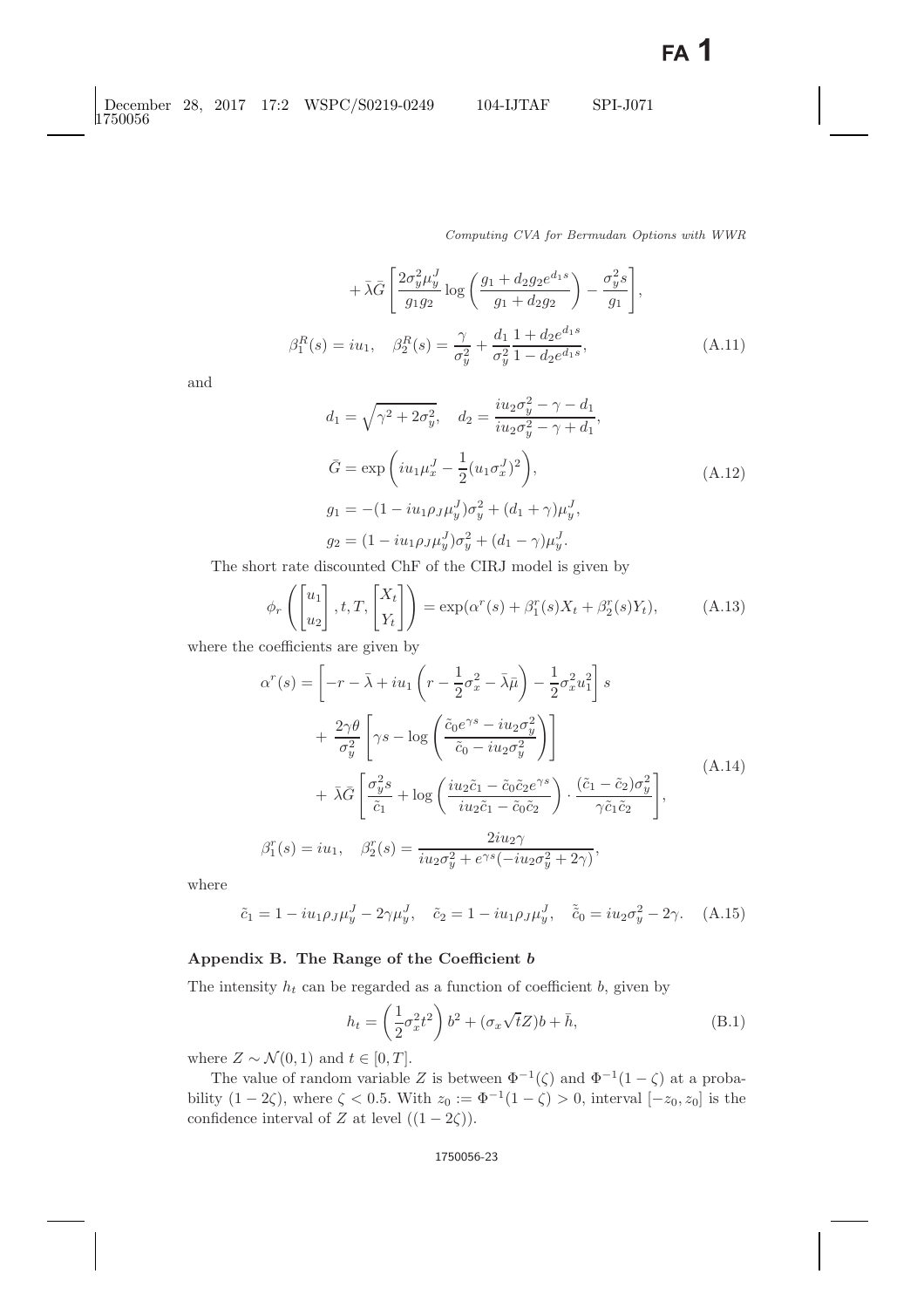By fixing  $Z$  and  $t$ , the expression in  $(B.1)$  becomes a quadratic function in  $b$ , and its roots are given by the solution to the function,

$$
\Delta^{\pm}(Z,t) = \sigma_x^{-1}t^{-\frac{3}{2}}(-Z^2 \pm \sqrt{Z^2 - 2t\bar{h}}). \tag{B.2}
$$

The two roots are determined by  $Z$  and  $t$ ; when fixing  $t$ , we find,

- When  $Z^2 < 2t\bar{h}$ , i.e. when  $Z \in (-\sqrt{2t\bar{h}}, \sqrt{2t\bar{h}})$ , the expression in [\(B.1\)](#page-22-0) has two complex-valued roots and intensity  $h$  is thus always positive;
- When  $Z^2 \geq 2t\bar{h}$ , the expression in [\(B.1\)](#page-22-0) has two real-valued roots; it is positive when  $b < \Delta^-(Z, t)$  or  $b > \Delta^+(Z, t)$ .

We look for values of b so that  $n_t$  is not<br> $\sqrt{2t\bar{h}} > 0$ . The derivatives of the two roots, We look for values of b so that  $h_t$  is nonnegative for  $Z \in [-z_0, z_0]$ , where  $z_0 >$ 

$$
\frac{\partial \Delta^{\pm}(Z,t)}{\partial Z} = \sigma_x^{-1} t^{-\frac{3}{2}} \left( -1 \pm \frac{Z}{\sqrt{Z^2 - 2t\bar{h}}} \right),\tag{B.3}
$$

where  $|\frac{Z}{\sqrt{Z^2 - 2t\bar{h}}}| < 1$ , and hence we have,

• When  $Z \in [-z_0, -]$  $\sqrt{2t\bar{h}}$ ],

$$
\frac{\partial \Delta^{-}(Z,t)}{\partial Z} > 0, \quad \frac{\partial \Delta^{+}(Z,t)}{\partial Z} < 0,
$$
\n(B.4)

from which we see that, on the interval  $Z \in [-z_0, -]$  $\sqrt{2t\bar{h}}$ , the root  $\Delta^-$  is monotonically increasing and the root  $\Delta^+$  is monotonically decreasing, and  $h_t > 0$  for  $Z \in [-z_0, -\sqrt{2t\bar{h}}]$  when the value of the coefficient b satisfies

$$
b \in (-\infty, \Delta^-(-z_0, t)) \cup (\Delta^+(-\sqrt{2t\bar{h}}, t), +\infty). \tag{B.5}
$$

<span id="page-23-0"></span>• When  $Z \in [$  $\sqrt{2t\bar{h}}$ ,  $z_0$ , we have

$$
\frac{\partial \Delta^{-}(Z,t)}{\partial Z} < 0, \quad \frac{\partial \Delta^{+}(Z,t)}{\partial Z} > 0,\tag{B.6}
$$

so, on the interval  $Z \in [$  $\sqrt{2t\hbar}$ ,  $z_0$ ],  $\Delta^-$  is monotonically decreasing and  $\Delta^+$  is monotonically increasing.

Then,  $h_t > 0$  for  $Z \in [$  $\sqrt{2t\overline{h}}$ ,  $z_0$ ] when the value of b satisfies

$$
b \in (-\infty, \Delta^{-}(\sqrt{2t\bar{h}}, t)] \cup (\Delta^{+}(z_0, t), +\infty). \tag{B.7}
$$

<span id="page-23-1"></span>The intersection of Set  $(B.5)$  and Set  $(B.7)$ , gives us the set of b-values for which  $h_t > 0$  for  $Z \in [-z_0, z_0]$ , given by

$$
b \in (\Delta^+(z_0, t), \Delta^-(-z_0, t)).
$$
 (B.8)

<span id="page-23-2"></span>Next, we will show that the set of the b-value that satisfies  $h_t > 0$ , for  $Z \in$  $[-z_0, z_0]$  over the time horizon  $t \in [0, T]$ , is given by

$$
b \in (\Delta^+(z_0, T), \Delta^-(-z_0, T)), \tag{B.9}
$$

when  $z_0 > \frac{8}{3}t\bar{h}$ .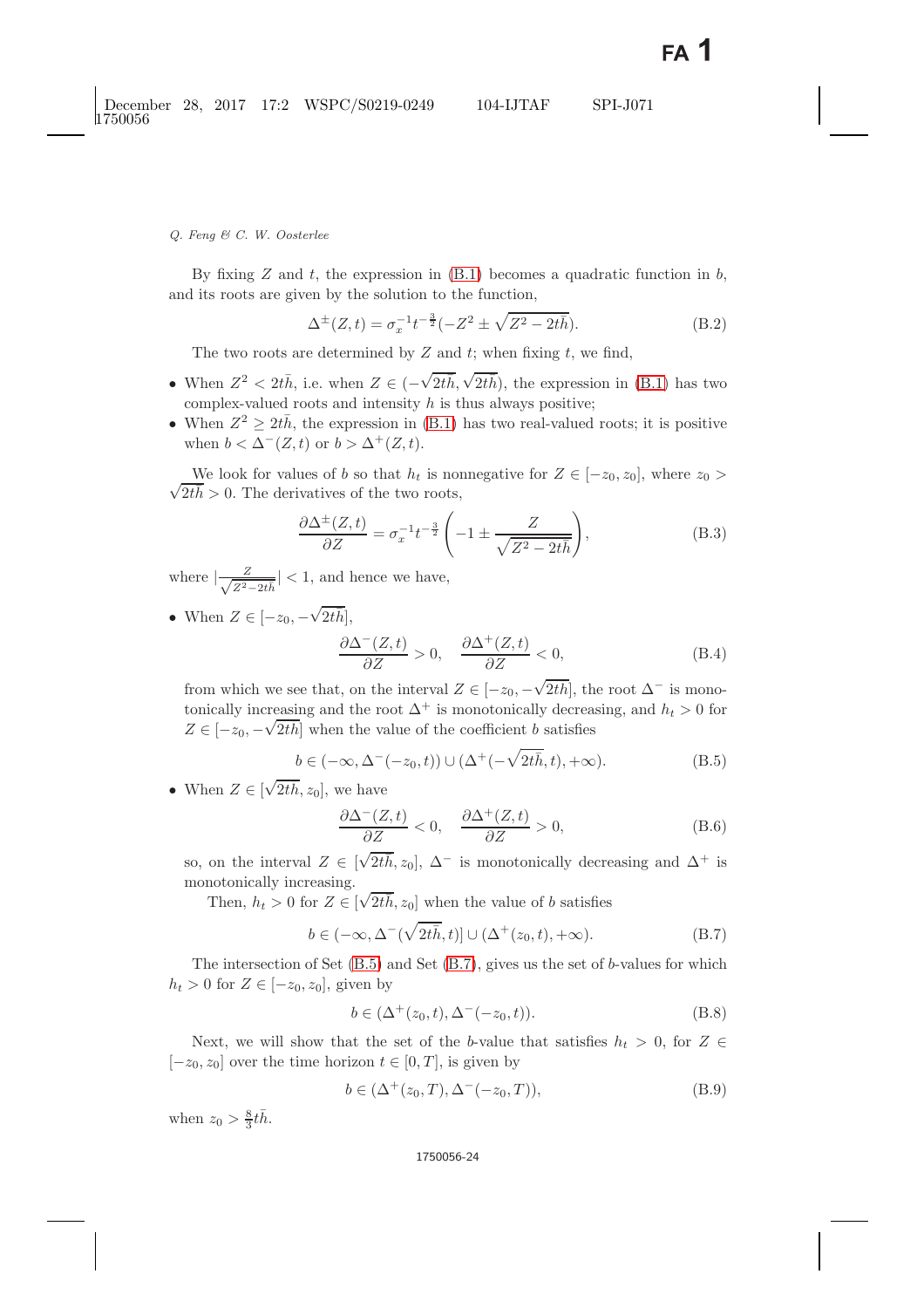Fixing  $Z$ , and taking the derivative of the two roots with respect to the time  $t$ , gives

$$
\frac{\partial \Delta^{\pm}(Z,t)}{\partial t} = \frac{\sigma_x^{-1} t^{-\frac{5}{2}}}{2\sqrt{Z^2 - 2t\bar{h}}} (Z \pm \sqrt{Z^2 - 2t\bar{h}})(Z \pm 2\sqrt{Z^2 - 2t\bar{h}}). \tag{B.10}
$$

<span id="page-24-0"></span>From [\(B.10\)](#page-24-0),  $\frac{\partial \Delta^{-}(-z_0,t)}{\partial t} < 0$  and  $\frac{\partial \Delta^{+}(z_0,t)}{\partial t} > 0$  when  $z_0 > \sqrt{\frac{8}{3}t\bar{h}}$ . We can choose  $\zeta \leq \Phi(-\frac{8}{3}t\bar{h})$  to satisfy this condition. Then,  $\Delta^+(z_0, t)$  is increasing monotonically<br>with respect to time t, and  $\Delta^-(z_0, t)$  is decreasing monotonically with respect to with respect to time t, and  $\Delta^{-}(-z_0, t)$  is decreasing monotonically with respect to time t. Hence, the bounded interval for the coefficient  $b$ , given by  $(B.8)$ , satisfies  $h_t > 0$  for the time period  $[0, T]$  at a probability  $(1 - 2\zeta)$ .

# **Appendix C. Numerical Schemes**

In this appendix, we give details of the COS method and the SGBM for the defaultadjusted option valuation. First of all, the algorithm for the one-dimensional problem for the DF model can be developed by using the one-dimensional Fourier-cosine expansion introduced in [Fang & Oosterlee](#page-29-18) [\(2009\)](#page-29-18) to recover the needed discounted probability density function (PDF).

## *The COS method*

The discount term,  $\Gamma = \exp(-\int_t^T \delta(\mathbf{X}_s)ds) \in \mathbb{R}$ , is an  $\mathcal{F}_T$ -measurable random variable. Let  $p(\mathbf{y}, \Gamma | \mathbf{X}_t)$  represent the joint PDF for  $\mathbf{X}_T$  and  $\Gamma$ , conditional on  $\mathbf{X}_t$ . Define the PDF discounted at  $\delta$  by

$$
\hat{p}_{\delta}(\mathbf{y}, t, T | \mathbf{X}_t) := \int_{\mathbb{R}} \Gamma \cdot p(\mathbf{y}, \Gamma | \mathbf{X}_t) d\Gamma.
$$
 (C.1)

The discounted PDF  $\hat{p}_{\delta}$  is computed by the inverse Fourier transform of the discounted ChF. Hence, it can be recovered by a Fourier cosine expansion on a specific interval as in [Fang & Oosterlee](#page-29-18) [\(2009\)](#page-29-18), [Ruijter & Oosterlee](#page-30-7) [\(2012\)](#page-30-7). The formulas for the discounted PDF in a two-dimensional setting according to [Ruijter & Oosterlee](#page-30-7) [\(2012\)](#page-30-7) are given by

$$
\hat{p}_{\delta}(\mathbf{y}, t, T | \mathbf{X}_t) \approx \sum_{k_1=0}^{N_1} \sum_{k_2=0}^{N_2} \mathcal{P}_{k_1, k_2}^{\delta}(\mathbf{X}_t, t, T) \mathcal{A}_{k_1, k_2}(\mathbf{y}),
$$
\n(C.2)

where the symbol  $\sum'$  indicates that the first term of the summation is weighted by  $\frac{1}{2}$ ;  $\mathbf{y} = [y_1, y_2]^T$ ,  $\overline{\mathbf{X}_t} = [x_1, x_2]^T$ , and the coefficients are given by

$$
\mathcal{A}_{k_1,k_2}(\mathbf{y}) = \cos\left(k_1 \pi \frac{y_1 - a_1}{b_1 - a_1}\right) \cos\left(k_2 \pi \frac{y_2 - a_2}{b_2 - a_2}\right),
$$

$$
\mathcal{P}_{k_1,k_2}^{\delta}(\mathbf{X}_t, t, T) = \frac{1}{2} \left( \chi_{k_1,k_2}^+(\mathbf{X}_t, t, T) + \chi_{k_1,k_2}^-(\mathbf{X}_t, t, T) \right),
$$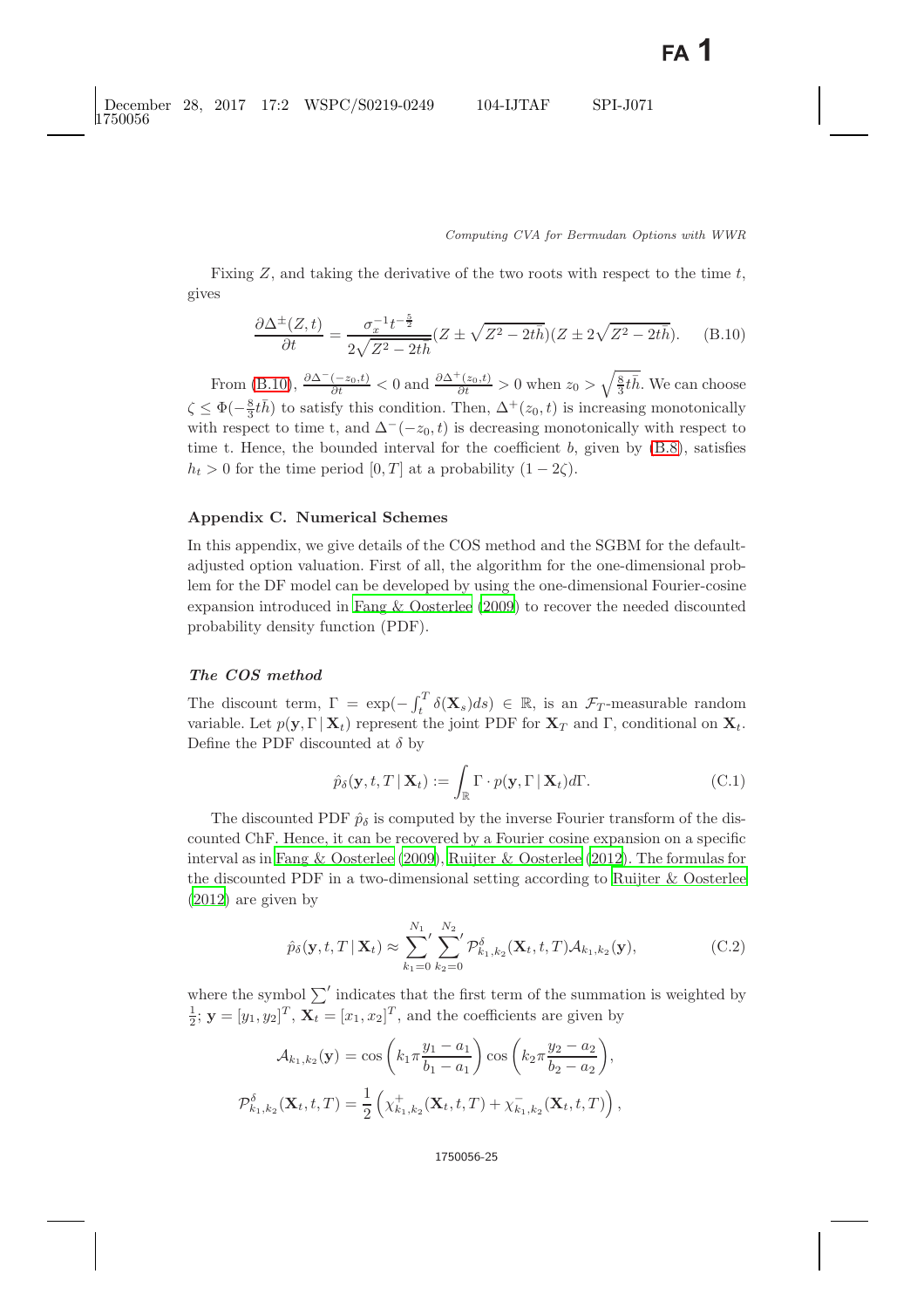$$
\chi_{k_1,k_2}^{\pm}(\mathbf{X}_t, t, T) = \frac{2}{b_1 - a_1} \frac{2}{b_2 - a_2} \text{Re}\left\{\phi_{\delta}\left(\begin{bmatrix} \frac{k_1 \pi}{b_1 - a_1} \\ \frac{k_2 \pi}{b_2 - a_2} \end{bmatrix}, t, T, \mathbf{X}_t\right) \cdot \times \exp\left(-\frac{ik_1 a_1 \pi}{b_1 - a_1} \mp \frac{ik_2 a_2 \pi}{b_2 - a_2}\right)\right\},\tag{C.3}
$$

with  $k_1 = 0, \ldots, N_1 - 1, k_2 = 0, \ldots, N_2 - 1$ , and Re represents the real part of the argument; the truncated interval  $[a_1, b_1] \times [a_2, b_2]$  is given by

$$
a_1 = \mathbb{E}^{\mathbb{Q}}[X_T] - L_1 \sqrt{\text{var}(X_T)}, \quad b_1 = \mathbb{E}^{\mathbb{Q}}[X_T] + L_1 \sqrt{\text{var}(X_T)},
$$
  
\n
$$
a_2 = \mathbb{E}^{\mathbb{Q}}[Y_T] - L_2 \sqrt{\text{var}(Y_T)}, \quad b_2 = \mathbb{E}^{\mathbb{Q}}[Y_T] + L_2 \sqrt{\text{var}(Y_T)},
$$
\n(C.4)

where  $L_1$  and  $L_2$  are constants that define the length of the interval.

Notice that we require two discounted ChFs, one discounted by the short rate, another by the intensity-adjusted rate. We use the notation  $\mathcal{P}_{k_1,k_2}^r$  for the coefficients of the PDF discounted at the short rate and  $\mathcal{P}_{k_1,k_2}^R$  when discounting at the intensity-adjusted rate.

We present the backward recursion steps when pricing default-adjusted and default-free Bermudan puts, by either using Policy I or II. The difference is in the way optimal exercise boundaries are determined. We use index  $j = \{ \text{Policy } I, II \}$  to refer to the corresponding values under these two policies.

At an exercise time  $t_m < T$ , the expected default-adjusted value of continuing the option is given, respectively, by

$$
c^{j}(\mathbf{X}_{m}, t_{m}, t_{m+1}) \approx \sum_{k_{1}=0}^{N_{1}-1} \sum_{k_{2}=0}^{N_{2}-1} \mathcal{P}_{k_{1}, k_{2}}^{r}(\mathbf{X}_{m}, t_{m}, t_{m+1}) \mathcal{V}_{k_{1}, k_{2}}^{j}(t_{m+1}),
$$
\n(C.5)\n
$$
g^{j}(\mathbf{X}_{m}, t_{m}, t_{m+1}) \approx \sum_{k_{1}=0}^{N_{1}-1} \sum_{k_{2}=0}^{N_{2}-1} \mathcal{P}_{k_{1}, k_{2}}^{R}(\mathbf{X}_{m}, t_{m}, t_{m+1}) \mathcal{U}_{k_{1}, k_{2}}^{j}(t_{m+1}),
$$

<span id="page-25-0"></span>where the coefficients read

$$
\mathcal{V}_{k_1,k_2}^j(t_{m+1}) \approx \int_{a_1}^{b_1} \int_{a_2}^{b_2} V^j(\mathbf{y}, t_{m+1}) \mathcal{A}_{k_1,k_2}(\mathbf{y}) d\mathbf{y},
$$
\n
$$
\mathcal{U}_{k_1,k_2}^j(t_{m+1}) \approx \int_{a_1}^{b_1} \int_{a_2}^{b_2} U^j(\mathbf{y}, t_{m+1}) \mathcal{A}_{k_1,k_2}(\mathbf{y}) d\mathbf{y}.
$$
\n(C.6)

At time  $t_M = T$ ,  $V^j = U^j = f(\cdot)$ ; for a put option, the immediate exercise payoff is larger than zero when the stock price at time  $T$  is lower than strike  $K$ . We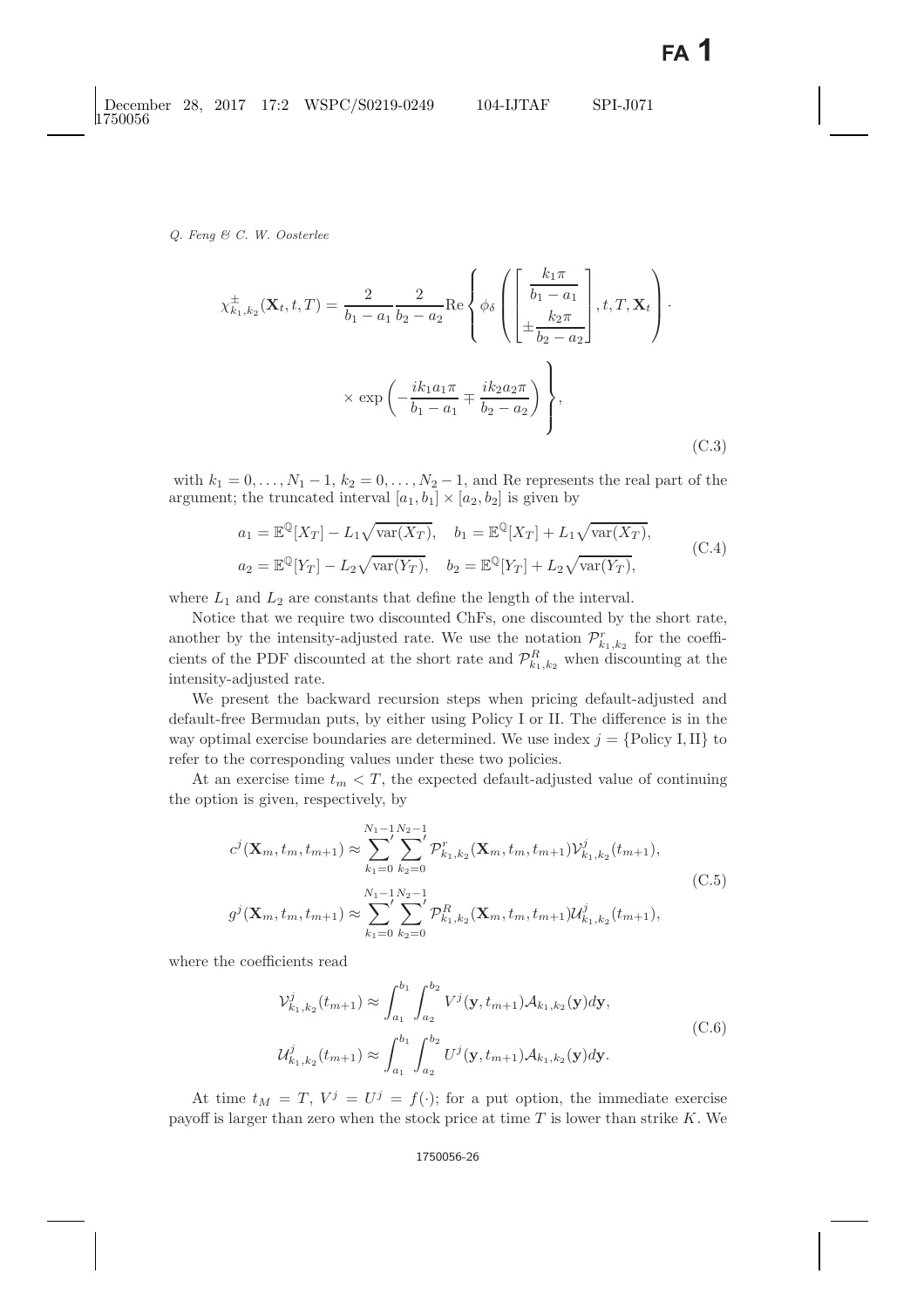have

$$
\mathcal{V}_{k_1,k_2}^j(t_M) = \mathcal{U}_{k_1,k_2}^j(t_M) = \int_{a_1}^{\log(K)} f(y_1) \int_{a_2}^{b_2} \mathcal{A}_{k_1,k_2}(\mathbf{y}) dy_2 dy_1.
$$
 (C.7)

The optimal exercise boundary at each exercise date is represented by a twodimensional surface. We define a grid along the intensity direction, denoted by  ${a_2 = w_0 < w_2 < \cdots < w_Q = b_2}$ , with Q grid points. On each interval  $[w_{q-1}, w_q]$ ,  $q = 1, \ldots, Q$ , we approximate the optimal exercise log-stock values by a constant  $x_{m,q}^j$ , using the following expression:

$$
\begin{aligned}\n\text{Policy I:} \quad & f(x_{m,q}^{\text{I}}) - c^j \left( \begin{bmatrix} x_{m,q}^{\text{II}} \\ \bar{w}_q \end{bmatrix}, t_m, t_{m+1} \right) = 0, \\
\text{Policy II:} \quad & f(x_{m,q}^{\text{II}}) - g^j \left( \begin{bmatrix} x_{m,q}^{\text{II}} \\ \bar{w}_q \end{bmatrix}, t_m, t_{m+1} \right) = 0,\n\end{aligned} \tag{C.8}
$$

where  $\bar{w}_q = \frac{1}{2}(w_{q-1} + w_q)$ .<br>For a put the exercise

For a put, the exercise region  $\mathcal{G}_q^j(t_m, j) = [a_1, x_m^j] \times [w_q, w_{q+1}]$ , and the continuation region  $C_q^j(t_m) = [x_{m,q}^j, b_1]^{\mathbb{I}} \times [w_q, w_{q+1}]$  for each  $q = 1, \ldots, Q$ . Hence, the coefficients at time  $t_m$  are given by

$$
\mathcal{V}_{k_1,k_2}^{j}(t_m) = \sum_{q=1}^{Q} \left( \iint_{\mathcal{C}_q^{j}(t_m)} c^j(\mathbf{y}, t_m, t_{m+1}) A_{k_1,k_2}(\mathbf{y}) d\mathbf{y} \right. \n+ \iint_{\mathcal{G}_q^{j}(t_m)} f(y_1) \mathcal{A}_{k_1,k_2}(\mathbf{y}) d\mathbf{y} \right) \n\mathcal{U}_{k_1,k_2}^{j}(t_m) = \sum_{q=1}^{Q} \left( \iint_{\mathcal{C}_q^{j}(t_m)} g^j(\mathbf{y}, t_m, t_{m+1}) A_{k_1,k_2}(\mathbf{y}) d\mathbf{y} \right. \n+ \iint_{\mathcal{G}_q^{j}(t_m)} f(y_1) \mathcal{A}_{k_1,k_2}(\mathbf{y}) d\mathbf{y} \right),
$$
\n(C.9)

<span id="page-26-0"></span>where  $c^j$  and  $g^j$  is given by [\(C.5\)](#page-25-0).

The computation of summation in [\(C.9\)](#page-26-0) can be enhanced by using Fast Fourier Transform (FFT) techniques, see [Fang & Oosterlee](#page-29-18) [\(2009\)](#page-29-18), [Ruijter & Oosterlee](#page-30-7) [\(2012\)](#page-30-7).

The COS method can also be employed when the ChF function can be approximated. [Borovykh](#page-29-19) *et al.* [\(2016\)](#page-29-19) provide a pricing method for Bermudan options based on an analytic approximation of the ChF using the COS method under local Lévy models with default.

# *SGBM*

The SGBM was developed for pricing multi-dimensional vanilla Bermudan options in [Jain & Oosterlee](#page-30-8) [\(2015\)](#page-30-8). SGBM can, however, be generalized to pricing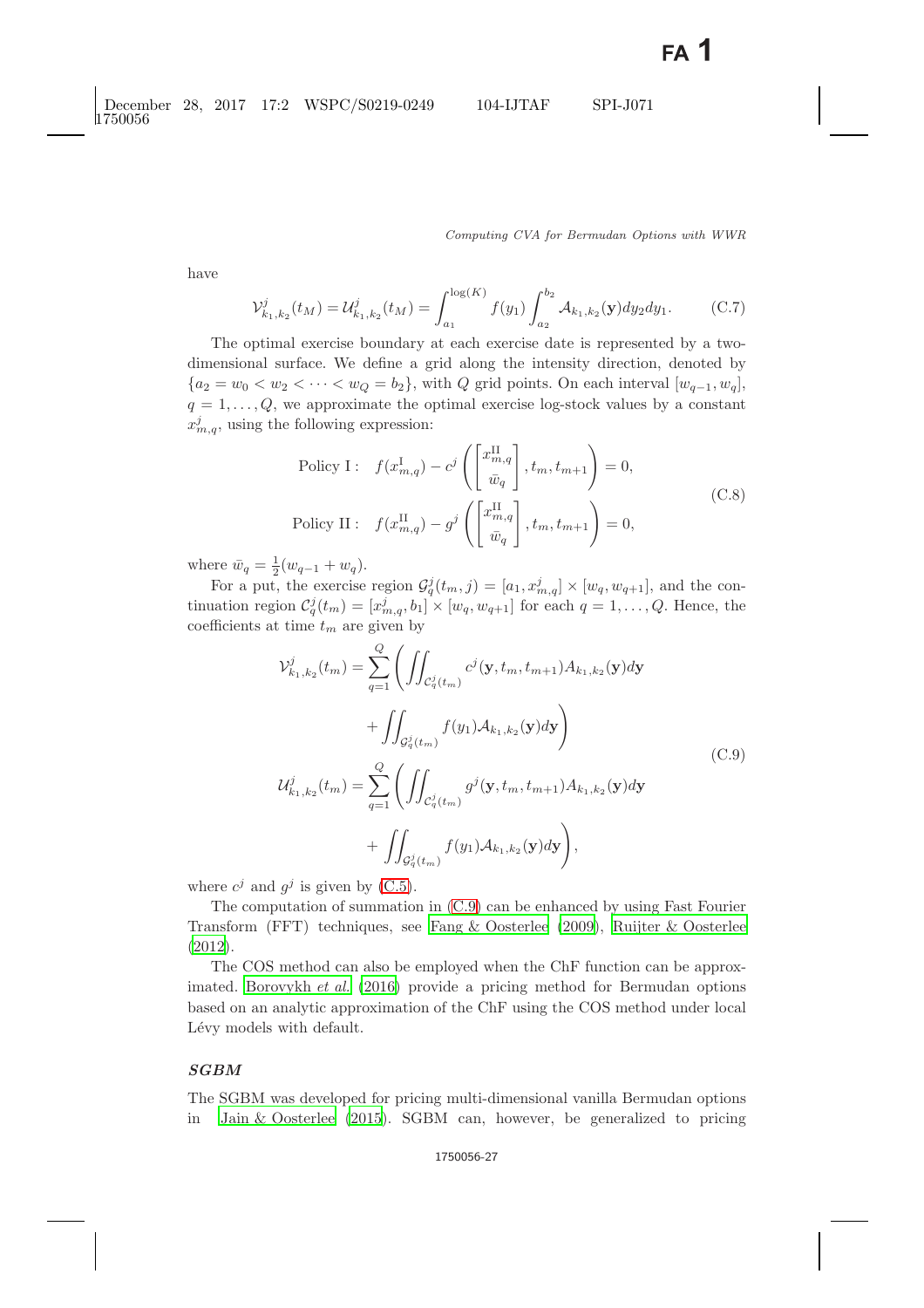default-adjusted Bermudan options in a straightforward way. We give details of SGBM in the two-dimensional case, for the CIRJ model.

The default-free option values are dependent only on the underlying log-stock  $X = \log(S)$  and the path-dependent early-exercise policy, whereas the defaultadjusted values are also impacted by the intensity factor Y . Within the regression step of SGBM, we choose different basis functions for computing default-free and default-adjusted values. For example, we use the polynomial basis  $\{1, X, X^2\}$  for the default-free case, and the polynomial basis  $\{1, X, Y, X^2, XY, Y^2\}$  for the defaultadjusted case. Generally, we choose the set of monomials of the variables that matter for the basis functions. The number of monomials of degree  $\tilde{p}$  in d variables is given by  $\frac{(\tilde{p}+d-1)!}{(d-1)!\tilde{p}!}$ .

Let  $\left\{ \begin{bmatrix} \hat{X}_{1,l} \\ \hat{Y}_{1,l} \end{bmatrix}, \ldots, \begin{bmatrix} \hat{X}_{M,l} \\ \hat{Y}_{M,l} \end{bmatrix} \right\}_{l=1}^{N}$  be N generated scenarios, where the underlying lyes with the chosen risk-neutral models. We will perform the valuation by backevolves with the chosen risk-neutral models. We will perform the valuation by backward in time recursion, from time  $t_M = T$  to  $t_0 = 0$ . For notational convenience, we do not specify the policy  $j = \{I, II\}$  of the values.

At the final exercise opportunity,  $t_M$ , the option is either expiring or exercised, and the probability of default happening exactly at time  $t_M = T$  is zero. At time  $t_M$ , the default-free and default-adjusted option values are equal i.e.  $v_{M,l} = f(\hat{X}_{M,l})$ and  $u_{M,l} = f(\hat{X}_{M,l}).$ 

At an exercise time  $t_m < T$ , prior to expiry, we define J bundles for bundling the Monte Carlo paths, which we denote by  $\{\mathcal{B}_{m,q}\}_{q=1}^J$ . We subdivide the paths into bundles based on cross-sectional samples of the state variable, so that paths in the same bundle have very similar realized values at time  $t_m$ . For  $q = 1, \ldots, J$ , on each Monte Carlo path within the bundle  $\mathcal{B}_{m,q}$ , we approximate the default-free function V and default-adjusted function U at time  $t_{m+1}$ , respectively, by a linear combination of the basis functions.

$$
v_{m+1,l} = V(\hat{X}_{m+1,l}, t_{m+1}) \approx \sum_{0 \le k \le \tilde{p}} \eta_k^r(t_m, q) (\hat{X}_{m+1,l})^k,
$$
  

$$
u_{m+1,l} = U\left(\begin{bmatrix} \hat{X}_{m+1,l} \\ \hat{Y}_{m+1,l} \end{bmatrix}, t_{m+1}\right)
$$
  

$$
\approx \sum_{0 \le k_1 + k_2 \le \tilde{p}} \eta_{k_1, k_2}^R(t_m, q) (\hat{X}_{m+1,l})^{k_1} (\hat{Y}_{m+1,l})^{k_2},
$$
  
(C.10)

where  $\tilde{p}$  is the degree of the monomials,  $v_{m+1,l}$  and  $u_{m+1,l}$  are the realized defaultfree and default-adjusted values, respectively, on the  $l$ th path at time  $t_m$ , where  $l \in \mathcal{B}_{m,q}$ , and the coefficients  $\eta_k^r$  and  $\eta_k^R$  are obtained by minimizing least-squares summation errors.

With the obtained coefficients, the default-free or default-adjusted continuation values defined in Equation [\(4.9\)](#page-9-0) for paths within the bundle  $\mathcal{B}_{m,q}$  at time  $t_m$  can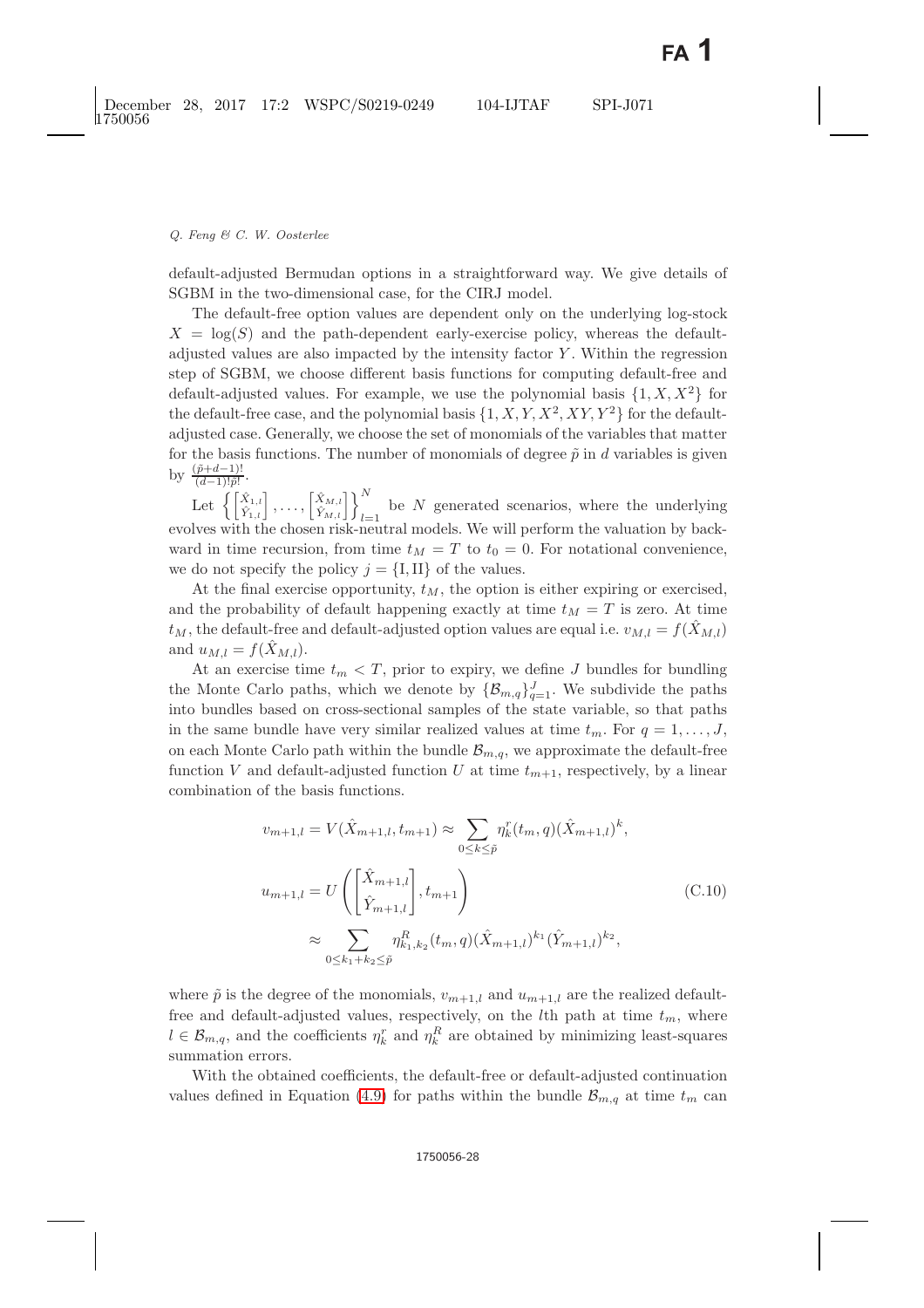be approximated by

$$
\hat{c}_{m,l} \approx \sum_{k=1}^{B_1} \eta_k^r(t_m, q) \varphi_k^r \left( \begin{bmatrix} \hat{X}_{m,l} \\ \hat{Y}_{m,l} \end{bmatrix}, t_m, t_{m+1} \right),
$$
\n
$$
\hat{g}_{m,l} \approx \sum_{k=1}^{B_2} \eta_{k_1, k_2}^R(t_m, q) \varphi_{k_1, k_2}^R \left( \begin{bmatrix} \hat{X}_{m,l} \\ \hat{Y}_{m,l} \end{bmatrix}, t_m, t_{m+1} \right),
$$
\n(C.11)

where the functions  $\varphi^r$  and  $\varphi^R$  are defined by

$$
\varphi_k^r(\mathbf{X}_m, t_m, t_{m+1}) = B(t_m) \mathbb{E}^{\mathbb{Q}} \left[ \frac{X_{m+1}^k}{B(t_{m+1})} \middle| \mathbf{X}_m \right],
$$
\n
$$
\varphi_{k_1, k_2}^R(\mathbf{X}_m, t_m, t_{m+1}) = D(t_m) \mathbb{E}^{\mathbb{Q}} \left[ \frac{X_{m+1}^{k_1} Y_{m+1}^{k_2}}{D(t_{m+1})} \middle| \mathbf{X}_m \right],
$$
\n(C.12)

which represent the conditional expectations discounted at the corresponding rate, conditional on  $\mathbf{X}_m$ .

We refer to  $\varphi^r$  and  $\varphi^R$  as the *discounted moments*. It is straightforward to derive an analytic formula for the discounted moments from the corresponding discounted ChF. By regressing over each bundle  $\mathcal{B}_{m,q}$ , the expected default-free and defaultadjusted values of continuing the option on each path are approximated.

The early-exercise decision at each path is determined by

• Policy I:

$$
v_{m,l} = \max(f(\hat{X}_{m,l}), \hat{c}_{m,l}),
$$
  

$$
u_{m,l} = \begin{cases} f(\hat{X}_{m,l}), & f(\hat{X}_{m,l}) > \hat{c}_{m,l}, \\ \hat{g}_{m,l}, & f(\hat{X}_{m,l}) \le \hat{c}_{m,l}. \end{cases}
$$
(C.13)

• Policy II:

$$
u_{m,l} = \max(f(\hat{X}_{m,l}), \hat{g}_{m,l}),
$$
  

$$
v_{m,l} = \begin{cases} f(\hat{X}_{m,l}), & f(\hat{X}_{m,l}) > \hat{g}_{m,l}, \\ \hat{c}_{m,l}, & f(\hat{X}_{m,l}) \leq \hat{g}_{m,l}. \end{cases}
$$
(C.14)

We proceed by moving one step backward in time, to  $t_{m-1}$ , where the paths are again subdivided into new bundles (based on the samples at time  $t_{m-1}$ ) and perform the required SGBM computations. The algorithm iterates back to time  $t_0$ , where we do not need bundles, and we can perform the regression over all paths.

The option value obtained is the so-called *SGBM direct estimator*. An important approach is to also compute option values based on another set of MC paths using the obtained coefficients, which gives the *SGBM path estimator*. The direct estimator is often an upper bound while the path estimator often is a lower bound for the corresponding value. These values should be close.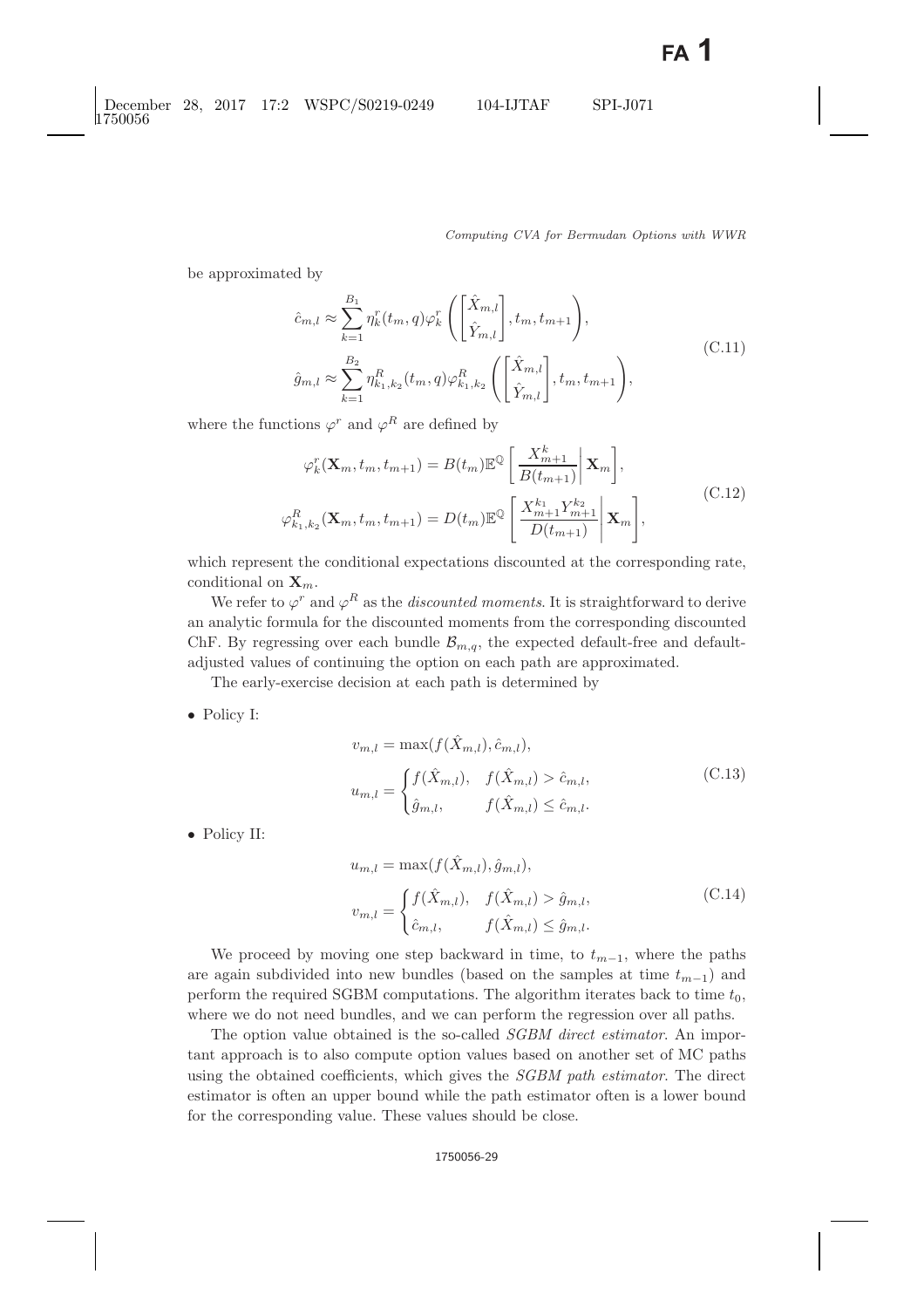In this paper, we only present results obtained via the SGBM direct estimator. The SGBM path estimator has been computed and it confirmed the convergence of the algorithm.

# **Acknowledgments**

We thank the CVA team at the ING bank for helpful discussions. Financial support by the Dutch Technology Foundation STW (Project 12214) is gratefully acknowledged.

# <span id="page-29-0"></span>**References**

- <span id="page-29-13"></span>L. B. G. Andersen & V. V. Piterbarg (2010) *Interest Rate Modeling*. London: Atlantic Financial Press.
- <span id="page-29-2"></span><span id="page-29-1"></span>Basel Committee on Banking Supervision (2011) Basel III: A global regulatory framework for more resilient banks and banking systems — revised version June 2011, Basel: Bank for International Settlements.
- <span id="page-29-15"></span>Basel Committee on Banking Supervision (2015) Consultative document: Review of the credit valuation adjustment risk framework. Basel: Bank for International Settlements.
- <span id="page-29-10"></span><span id="page-29-9"></span>T. R. Bielecki & M. Rutkowski (2002) *Credit Risk: Modeling, Valuation and Hedging*. Berlin: Springer Science & Business Media.
- <span id="page-29-19"></span>A. Borovykh, A. Pascucci, & C. W. Oosterlee (2016) *Pricing Bermudan Options Under Local L´evy Models with Default*. SSRN: 2771632.
- <span id="page-29-6"></span>M. Breton & O. Marzouk (2015) *Evaluation of Counterparty Risk for Derivatives with Early Exercise Features*, in Les cahiers du GERAD. Montréal: GERAD — HEC Montréal.
- <span id="page-29-12"></span><span id="page-29-4"></span>D. Brigo, A. Capponi & A. Pallavicini (2014) Arbitrage-free bilateral counterparty risk valuation under collateralization and application to credit default swaps, *Mathematical Finance* **24**(1), 125–146.
- <span id="page-29-16"></span>D. Brigo, M. Morini & A. Pallavicini (2013) *Counterparty Credit Risk, Collateral and Funding: With Pricing Cases for All Asset Classes*, The Wiley Finance Series. Chichester, West Sussex: John Wiley & Sons,
- <span id="page-29-3"></span>J. C. G. Cespedes, J. A. de Juan Herrero, D. Rosen & D. Saunders (2010) Effective modeling of wrong way risk, counterparty credit risk capital, and alpha in Basel II, *Journal of Risk Model Validation* **4**(1), 71.
- <span id="page-29-11"></span>D. Duffie & N. Garleanu (2001) Risk and valuation of collateralized debt obligations. *Financial Analysts Journal* **57**(1), 41–59.
- <span id="page-29-14"></span><span id="page-29-8"></span>D. Duffie & K. J. Singleton (1999) Modeling term structures of defaultable bonds, *The Review of Financial Studies* **12**(4), 687–720.
- <span id="page-29-7"></span>D. Duffie, J. Pan & K. J. Singleton (2000) Transform analysis and asset pricing for affine jump-diffusions, *Econometrica* **68**(6), 1343–1376.
- <span id="page-29-18"></span>F. Fang & C. W. Oosterlee (2009) Pricing early-exercise and discrete barrier options by Fourier-cosine series expansions, *Numerische Mathematik* **114**(1), 27–62.
- <span id="page-29-17"></span>Q. Feng, S. Jain, P. Karlsson, B. D. Kandhai & C. W. Oosterlee (2016) Efficient computation of exposure profiles on real-world and risk-neutral scenarios for Bermudan swaptions, *The Journal of Computational Finance* **20**(1), 139–172.
- <span id="page-29-5"></span>P. Glasserman & L. Yang (2016) Bounding wrong-way risk in CVA calculation, *Mathematical Finance*.